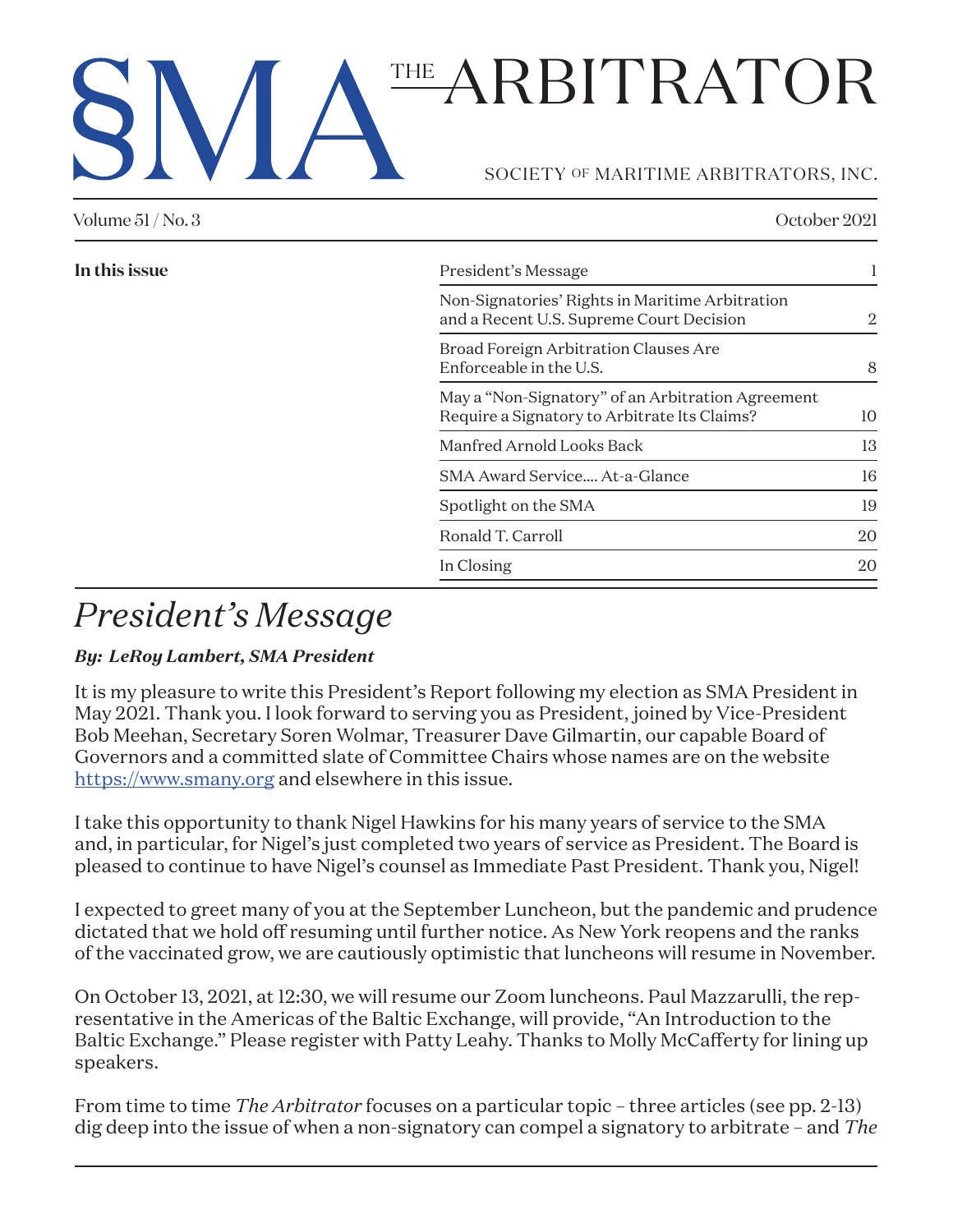*Arbitrator* from time to time will focus on an SMA member. Manfred Arnold, who became an SMA member in 1971 (see p. 13), provides insights from his decades of maritime arbitral experience. Committees are hard at work identifying opportunities for the membership, and this issue includes "Spotlight on the SMA" high-lighting activities and initiatives of the SMA and its members (p. 19).

There is much reason for optimism, despite all the challenges we faced and continue to face. Panels have held numerous virtual hearings – organizational, evidentiary, and to hear argument. Reminder to all members to report any appointments to Patty Leahy (if you are not a member then we nevertheless ask that you, too, email Patty Leahy when you receive an appointment or are selected as chair in a SMA Rules based arbitration).

Unfortunately we lost longtime SMA member Ron Carroll (p. 20), and, early this month, after a long illness, Stanley McDermott died. Stanley was a lawyer's lawyer with an international reputation. He handled arbitrations under SMA Rules and those of other organizations in the United States and the United Kingdom; he was a credit to the profession, to his native New Orleans and to his adopted New York.

During the past 18 months SMA members have proved more than able to adjust to the new "virtual" reality. Our use of and comfort with virtual hearings enables us to market ourselves more effectively and cost-efficiently: we need not travel, arrange logistics or organize a function for a large group. Two persons can arrange a virtual meeting with a company lasting 45 minutes. Newer members can partner with more experienced members to take our message to existing and new end-users. Thanks to our Friends & Supporters for their support!

hy nt

*LeRoy Lambert President*

### Non-Signatories' Rights in Maritime Arbitration and a Recent U.S. Supreme Court Decision\*

*By James Textor, Counsel, Eversheds Sutherland (US) LLP, New York*

#### **GE Energy Power Conversion France SAS v. Outokumpu Stainless USA LLC**

This article will discuss the rights of a non-signatory to international arbitration agreements with emphasis on time and voyage charter party contracts, U.S. Supreme Court and federal court decisions, and Society of Maritime Arbitrators (SMA) awards for interpretation of charter party arbitration clauses and maritime claims.

In the U.S., domestic equitable estoppel doctrines are sometimes referred to as "reverse estoppel." Equitable estoppel is a judicially created doctrine rooted in concerns for equity and good faith that the signatory should not be able to avoid arbitration if the signatory somehow benefitted from the terms of the underlying agreement.

In the U.S., the enforceability of *domestic* arbitration agreements is determined by the Federal Arbitration Act of 1925 ("FAA Chapter 1"). The enforceability of *international* arbitration agreements is determined by the U.N. Convention on Recognition and Enforcement of Foreign Arbitration Awards of 1958, also known as the New York Convention ("FAA Chapter 2"). Under U.S. law, there are certain circumstances in which a signatory to a *domestic* arbitration agreement can be forced to arbitrate by a non-signatory. However, there have been disputes as to whether a non-signatory to an *international* arbitration agreement has those same rights. The U.S. Supreme Court has now settled the matter: In certain circumstances, the non-signatory does have those rights and can compel a signatory to arbitrate.

On June 1, 2020, having granted *certiorari* due to a conflict among four federal appeals courts, the U.S. Supreme Court issued a unanimous opinion (authored by Justice Thomas) in *GE Energy Power*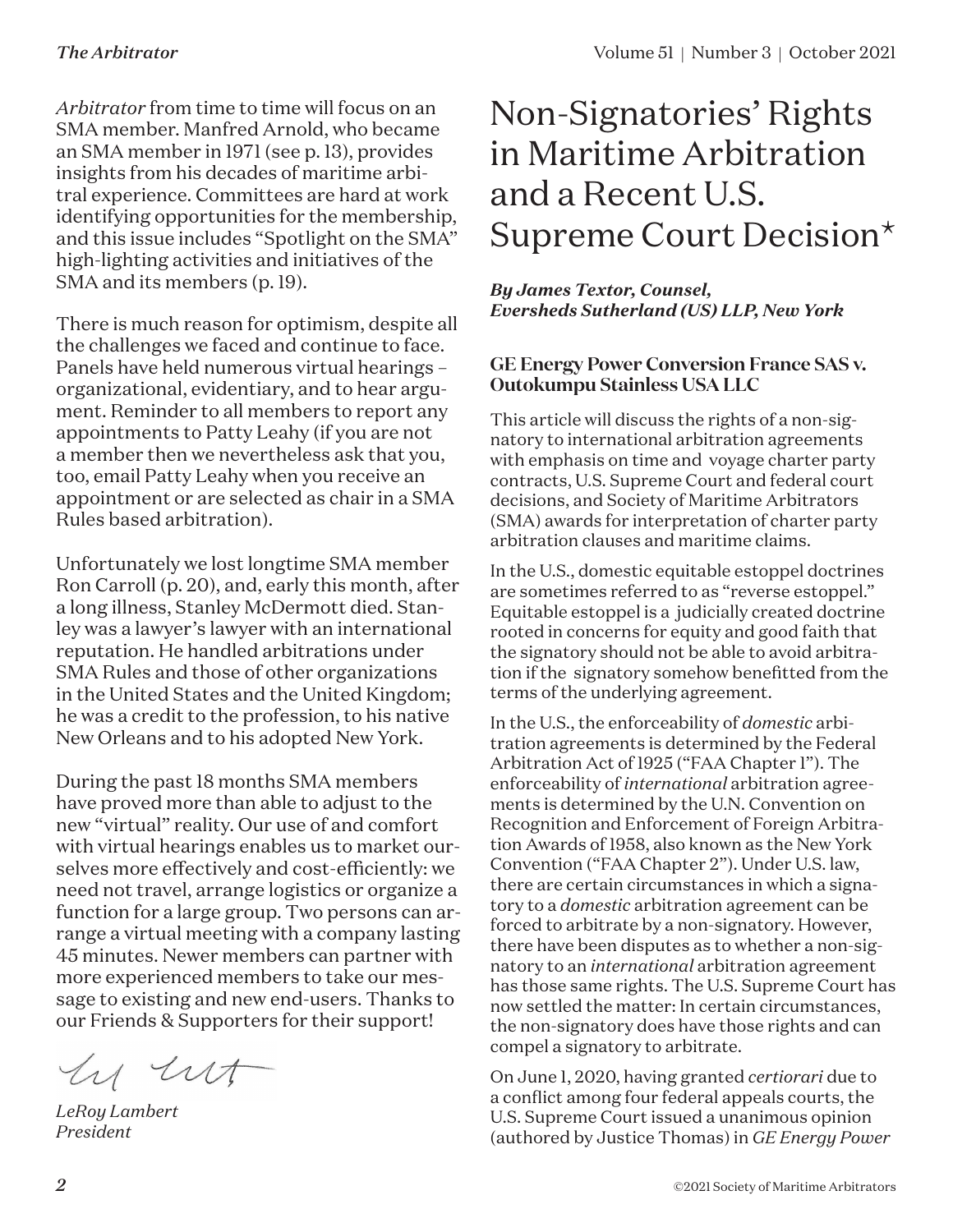*Conversion France SAS v. Outokumpu Stainless USA LLC*<sup>1</sup> regarding non-signatory rights to an arbitration agreement based on the relationship between the U.S. domestic equitable estoppel doctrine under FAA Chapter 1 (9 U.S.C. §§ 1-16) and enforcement of an international arbitration agreement under FAA Chapter 2 (9 U.S.C. §§ 201-208). The Supreme Court ruled that the New York Convention does not conflict with the U.S. domestic equitable estoppel doctrine that permits enforcement of arbitration agreements by non-signatories.

Outokumpu, as the owner/operator of a steel mill in Alabama, entered into a contract with Fives ST for the purchase and installation of cold rolling units to manufacture stainless steel at the Alabama plant. The contract contained a list of subcontractors that Fives could use to supply the necessary unit components. The contract contained a commercially broad "all disputes" arbitration clause with venue in Dusseldorf, Germany, and incorporated International Chamber of Commerce Rules under German law.

Subsequently, Fives entered into a contract with GE Power Conversion France as one of the listed vendors in the contract with Outokumpu to manufacture and install the units. Several years later, the units failed.

In Alabama state court, Outokumpu sued GE France, which successfully removed the dispute to the U.S. District Court for the Southern District of Alabama under Section 205 of the FAA (9 U.S.C. § 205). Although a non-signatory to the Outokumpu/Five contract, GE France filed a motion to compel arbitration in Germany on the basis of the Alabama equitable estoppel doctrine. The district court granted the motion because the unit manufacture contract specifically listed GE France as a subcontractor.

On appeal, following authority from the U.S. Court of Appeals for the Ninth Circuit, the U.S. Court of Appeals for the Eleventh Circuit reversed and held that under FAA Chapter 2, GE France, as a non-signatory, could not compel Outokumpu to arbitrate in Germany under the doctrine of equitable estoppel. GE France appealed to the U.S. Supreme Court. The Supreme Court reversed, relying on its own precedent that a non-signatory to a domestic arbitration clause may invoke FAA Chapter 1 and that nothing in FAA Chapter 2 prohibits the application of U.S. domestic equitable estoppel doctrine to enforce international arbitration agreements.

The Supreme Court observed that the New York Convention is "simply silent" on the issue of non-signatory enforcement and that "silence is dispositive." The Supreme Court concluded that the U.S. domestic equitable estoppel doctrine permitted under FAA Chapter 1 does not conflict with FAA Chapter 2. The Supreme Court cited a portion of FAA Chapter 2 which states as follows:

FAA Chapter 2, Arbitration agreements in writing shall be …. enforceable, save upon grounds as exist at law or in *equity* for the revocation of any contract. [emphasis added]

The Supreme Court made two interesting rulings. First, citing existing Supreme Court precedent, the Court held that FAA Chapter 1 permits a non-signatory to rely on traditional state law principles, including equitable estoppel, for enforcement of arbitration agreements. Second, citing *Williston on Contracts* (4th edition 2001), the Supreme Court stated that arbitration agreements may be enforced by non-signatories through contract doctrines such as assumption, piercing the corporate veil, alter ego, incorporation by reference, third-party beneficiary theories, waiver, and estoppel.

The Supreme Court remanded to the Eleventh Circuit to determine whether U.S. (not German) equitable estoppel principles apply to the GE France motion to compel. The Supreme Court made no evidentiary ruling regarding the application of the equitable estoppel doctrine to the facts of the case.

Justice Sotomayor issued a very interesting concurring opinion noting that (1) the New York Convention does not prohibit the application of the domestic equitable estoppel doctrine to permit non- signatories to enforce arbitration clauses, (2) "it is admittedly difficult to articulate a bright-line test for determining whether a particular domestic non-signatory doctrine reflects a consent to arbitrate," and (3) equitable estoppel must strictly adhere to "the fundamental FAA principle that arbitration is a matter of consent," citing *Stolt-Nielsen v. Animal Feeds International Corp.*<sup>2</sup>

If a non-signatory to the arbitration agreement can show that it has a sufficiently strong connection to the signatory, the non- signatory will now have standing to enforce that international arbi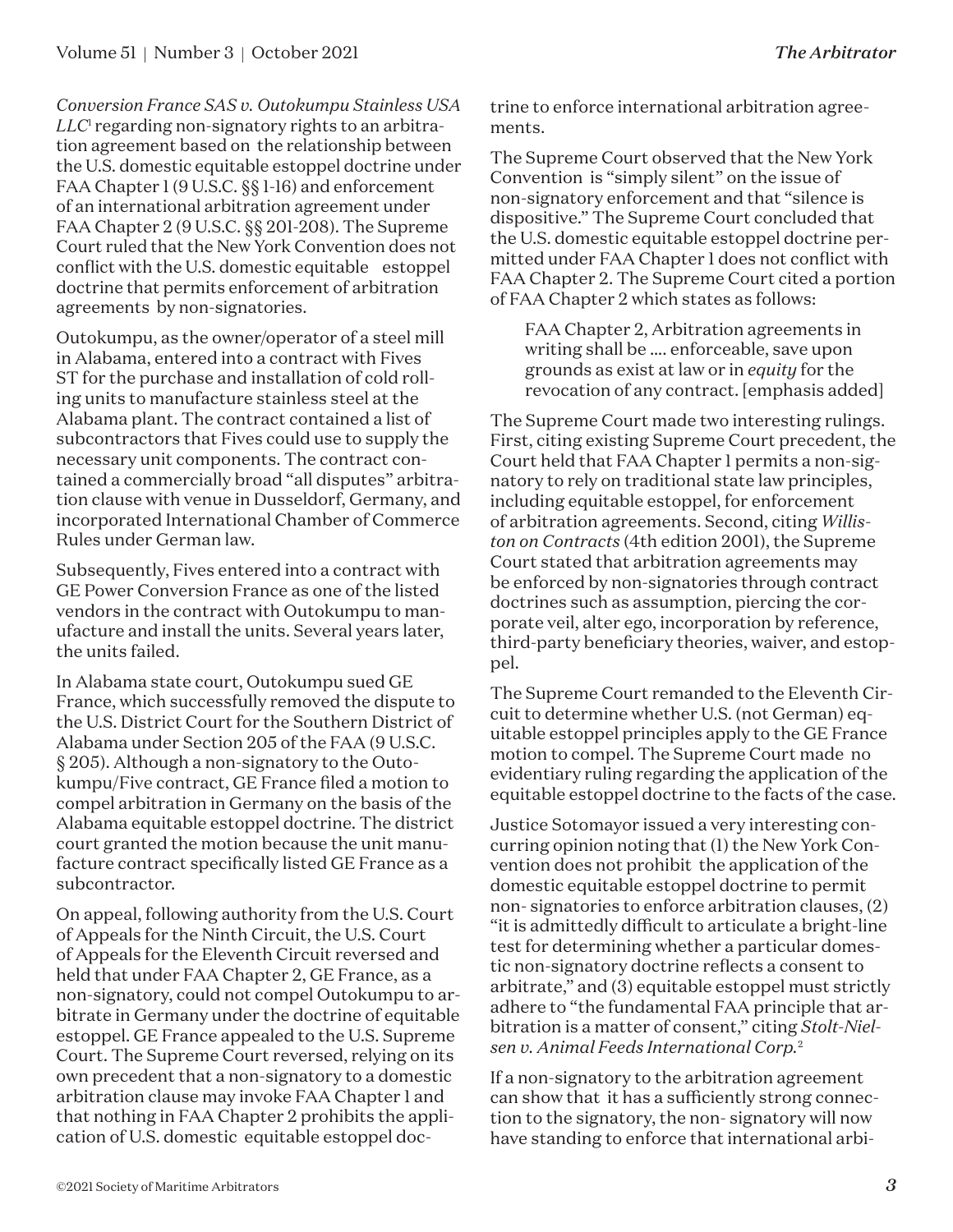tration agreement in U.S. courts, just as it would with respect to domestic arbitration agreements. Chapter 2 of the FAA does not conflict with domestic equitable estoppel doctrines that permit the enforcement of arbitration agreements by non-signatories.

Going forward, for international disputes (i.e., international disputes under the New York Convention) involving non-signatory arbitration rights and FAA Chapter 2, clients and counsel should evaluate both U.S. and foreign law regarding the application of the equitable estoppel doctrine.

For international maritime arbitration practice in the U.S., this Supreme Court ruling is very important.

#### **Non-Signatory Rights with respect to Charterparty Arbitration Clauses**

For general commercial practice and based on well-established legal precedent, such as the decisions *JLM Industries Inc. v. Stolt-Nielsen S.A. and Choctaw Generation LTD. v. American Home Assurance Co.* from the U.S. Court of Appeals for the Second Circuit, the signatory may be estopped from avoiding arbitration when "the issues the non-signatory is seeking to resolve in arbitration are intertwined with the agreement that the estopped party has signed."3 For maritime arbitration practice, especially at the federal appellate level, there is very little legal precedent.

For the estoppel equitable doctrine in maritime practice (and cited by many U.S. courts), *Astra Oil Company Inc. v. Rover Navigation, Ltd.*4 is the leading U.S. maritime appellate decision involving non-signatories.5

Astra Oil Company had a petroleum cargo sales contract with a third-party buyer containing an agreed discharge port range and discharge window. AOT, as voyage charterer, fixed the vessel on the well-known ASBATANKVOY 1977 form with the standard Clause 24 providing for arbitration of "any and all differences and disputes of whatsoever nature arising out of this charter." AOT and Astra Oil were affiliated merchant traders controlled by the same corporate parent. Title to the cargo always remained with Astra Oil and not with AOT. On behalf of AOT, an Astra Oil employee fixed the voyage charter party.

For the voyage to the U.S., Astra Oil issued voyage instructions to the owner and vessel. During the

voyage, the vessel experienced engine problems resulting in a two-week delay at sea. At the first U.S. discharge port, the U.S. Coast Guard conducted a vessel inspection and issued a Notice of Detention after observing deck plate cracks, which resulted in further discharge delays and the cancellation of the third-party sales contract.

For the deck cracks, the owner issued a general average demand with a threat of cargo arrest. Astra Oil issued a late delivery claim, a threat of vessel arrest, and a request for a P&I Club Letter of Undertaking ("LOU"). Through counsel, Astra Oil and the owner exchanged security; the Club LOU included a specific New York City arbitration provision contained in the underlying voyage charter. Astra Oil posted general average security to release the owner's lien on the cargo. Also, based on the voyage charter, Astra Oil issued a Letter of Indemnity ("LOI") to the owner to discharge the cargo without production of the original bill of lading, which did not properly incorporate the charter party terms.

As per the charter party arbitration clause, Astra Oil and AOT timely commenced SMA New York City arbitration proceedings. On the eve of the first witness hearing, the owner challenged (1) the standing of Astra Oil, as non-signatory, to appear in the arbitration proceedings to advance its late delivery claim and (2) the arbitrability of the Astra Oil claim. The panel issued a ruling to stay the arbitration proceedings pending a court ruling. The U.S. District Court for the Southern District of New York issued a ruling denying the Astra Oil motion to compel, as the voyage charter party did not permit a claim for late delivery.6

Based on the equitable estoppel doctrine and maritime evidence, the U.S. Court of Appeals for the Second Circuit panel, which included now-Justice Sotomayor (then sitting as a judge on that court), reversed and granted the non-signatory Astra Oil's motion to compel, ruling that the owner was estopped from refusing to arbitrate Astra Oil's claim under the charter party arbitration clause.7 The court then cited very current commercial precedent from its own circuit – namely the *JLM Industries* and *Choctaw Generation* cases cited above – for the applicability of the equitable estoppel doctrine.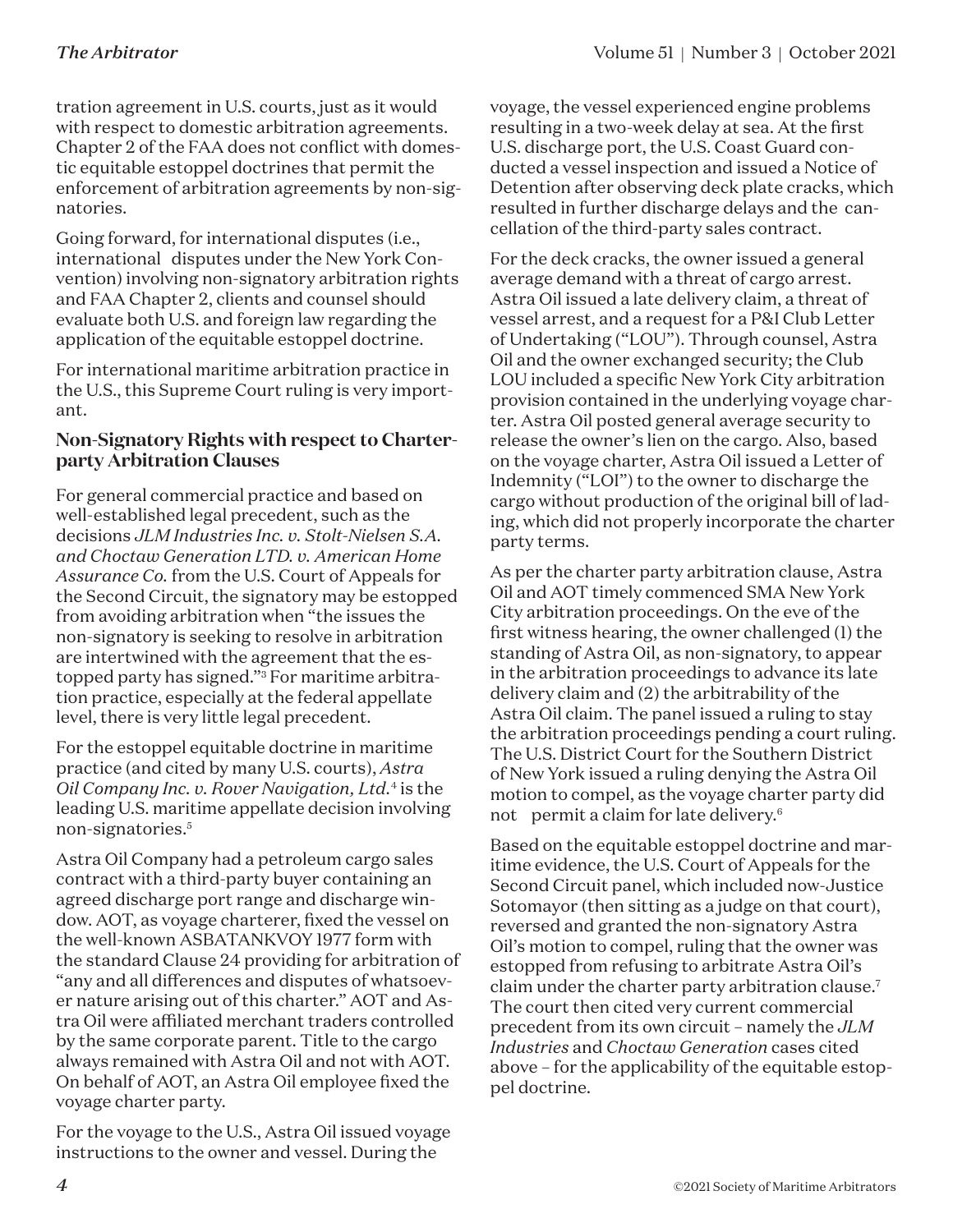Based on a review of the maritime evidence, the Second Circuit ruled that (1) vessel breakdowns and deck cracks caused vessel delays, resulting in Astra Oil third-party sales contract damages, which were "intertwined" with the owner's breach of the charterparty vessel speed and seaworthiness warranties; (2) Astra Oil and AOT are operationally and commercially affiliated entities; (3) the owner accepted voyage orders from Astra Oil; and (4) the owner and Astra Oil exchanged pre-discharge security to release the vessel and cargo, in which case the owner treated Astra Oil as a signatory to the charter party including the incorporated arbitration agreement.

The *Astra Oil* ruling from the Second Circuit is very fact and maritime-evidence specific, especially the pre-discharge attorney mutual security exchanges and specific LOU arbitration terms, which are cited in the decision.

#### **SMA Awards**

Subsequent to *Astra Oil*, there were two SMA awards that decided the rights of non-signatories to tanker voyage charter parties on the wellknown ASBATANKVOY 1977 form: *Stena Bulk AB v. Citgo Asphalt Refining Co.,* MV GOLDMAR SMA No. 3902 (2005) (Messrs. Arnold and Berg, and, dissenting, Martowski), and *Stolt-Nielsen Transp. Group BV v. Radcliffe Steamship Co.,* MV HYDE PARK SMA No. 3934 (2006) (Messrs. Mordhorst and Siciliano, and, dissenting, McCormack).

In the GOLDMAR arbitration, Stena Bulk, as disponent owner, fixed the vessel to Citgo for a voyage on the ASBATANKVOY 1977 form. Stena had time chartered the vessel from Stelmar as the registered owner. Citgo arranged to transport a petroleum cargo for discharge at a Petroleos de Venezuela, S.A. ("PDVSA") terminal in Venezuela.<sup>8</sup> During the vessel shift to the berth, a terminal breasting fender collapsed into the sea. In the arbitration, Citgo alleged that the vessel struck the fender, and Stena alleged that the fender was inherently defective, which caused the collapse. The vessel remained at anchor for about eleven days.

Under the voyage charter party, Stena advanced a demurrage claim against Citgo, and Citgo issued counterclaims for fender damage repair, reimbursement for demurrage payments to other vessels, and indemnity for the PDVSA claim against Citgo. As vessel owner, Stelmar posted a P&I Club

LOU to PDVSA for its fender damage claim against Stelmar, with jurisdiction in Venezuela.

In the arbitration proceedings, Citgo advanced an application that the panel consolidate all disputes which the panel denied because the voyage charter party did not include the SMA Rules, including SMA Consolidation Rule 2. However, the panel majority granted the application of Citgo to allow PDVSA, as a non-signatory, to appear in the arbitration proceedings. Citing *Astra Oil,* the panel majority noted that (1) Citgo is a subsidiary of PDVSA with a "close corporate and operational relationship," and (2) the PDVSA fender damage claim is "intertwined" with Stena's demurrage claim and Citgo's counterclaims arising out of the dock damage.

The reasoned dissenting opinion cited *Astra Oil,*  and the arbitrator noted that although Citgo is a subsidiary of PDVSA, there were no facts similar to *Astra Oil.* Specifically, the PDVSA fender damage claim against Stelmar was not closely intertwined with the voyage charter party between Stena and Citgo.

The HYDE PARK award involved Stolt-Nielsen, as the well-known chemical parcel tanker owner/operator with various subsidiary corporate-affiliated entities which appear in time and voyage charters, and a Stolt-Nielsen corporate-affiliated chartering entity as non-signatory, which appeared in an arbitration to present its claim against the signatory vessel owner.

In 1996, Stolt Parcel Tankers Inc. (SPTI), as charterer, entered into a long-term time charter with Halcot Shipping Corporation (HSC), as the vessel owner, for a vessel renamed the HYDE PARK. As per the time charter terms with SPTI, HSC scheduled a vessel dry-docking for nine days with vessel redelivery to SPTI around an agreed date. For dry dock repairs, the vessel would remain off-hire.

Anthony Radcliffe Steamship Company Limited (ARSC), as an SPTI trading arm corporate affiliate and as disponent vessel owner, entered into a voyage charter for the HYDE PARK with Kolmar Petrochemicals AG (Kolmar), as charterer, for a voyage with agreed laydays around the completion of the expected vessel dry dock repairs and vessel redelivery date to SPTI. The shipyard repair took longer than anticipated by two (2) weeks as a result of which the vessel missed the agreed voyage char-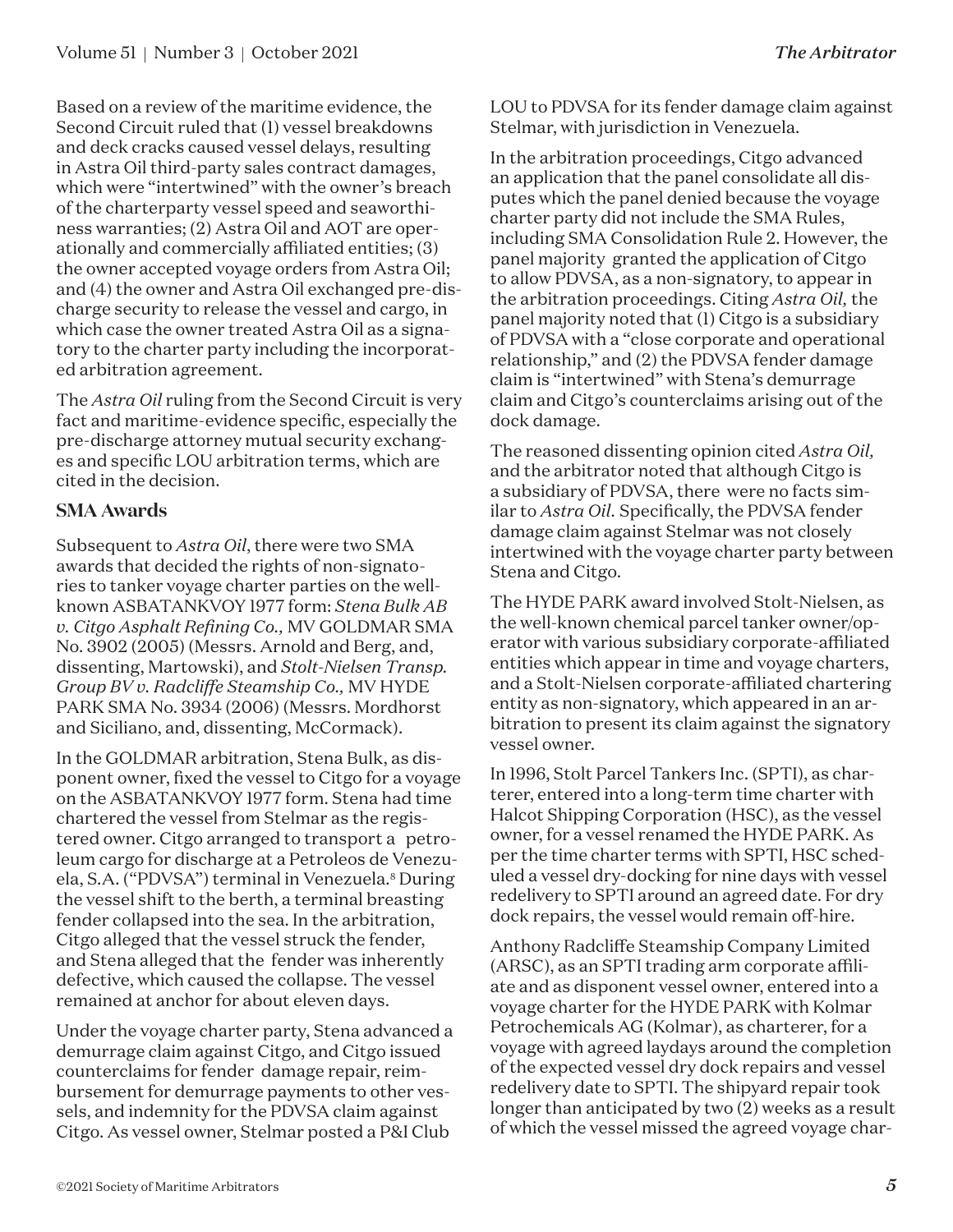ter party laydays. Under the voyage charter, Kolmar advanced a late-delivery claim against ARSC. Under the time charter, SPTI tendered defense to HSC, which denied the tender, and then Kolmar and ARSC entered into a settlement which SPTI paid on behalf of ARSC.

Under the head time charter, STPI and ARSC commenced arbitration proceedings against HSC to recover the indemnity settlement amount paid to Kolmar. HSC challenged the standing of ARSC as a non-signatory to appear in the arbitration proceedings, and HSC attempted to distinguish *Astra Oil* as not applicable. Relying on *Astra Oil,* HSC alleged that ARSC, as the non-signatory, had a mandatory burden to demonstrate that the signatory treated the non-signatory as though it were a party to the underlying time charter party.

The panel majority issued a partial final award, ruling that both SPTI and ARSC were proper parties to the arbitration and had standing to pursue the indemnity claim against HSC. Based on written submissions, the panel observed that ARSC was a "trading arm" subsidiary within the Stolt-Nielsen family of companies and an affiliate of SPTI. Also, based on Second Circuit precedent, the panel majority ruled that the SPTI and ARSC indemnity claim was "intertwined" with the head time charter. Further, with reference to *Astra Oil,* the panel majority did not accept the HSC contention that ARSCA as non-signatory, was required to demonstrate that the signatory treated the non-signatory as though it were a party to the underlying time charter party. Based on its interpretation of Second Circuit commercial precedent and *Astra Oil,* the panel majority ruled that the signatory's treatment of the non-signatory as a party to the underlying contract is but one factor for the panel to consider, but is not an essential one. The panel noted that if this factor is present, together with the two requisite criteria of a close corporate and operational relationship between the non-signatory and its related signatory and the "intertwinedness" of the claims to be arbitrated, it would be difficult if not impossible for the unwilling signatory to avoid arbitration.

The dissenting arbitrator issued a reasoned dissent that there was insufficient proof of the corporate relationship between SPTI and ARSC, and, based on *Astra Oil,* the indemnity claim was not "closely intertwined" with the time charter party.

Subsequently, in *Halcot Navigation L.P. v. Stolt-Nielsen Transportation Group, BV,*<sup>9</sup> HSC commenced legal proceedings in the U.S. District Court for the Southern District of New York to vacate the partial final award, and Stolt-Nielsen crossmoved to confirm the award. In a lengthy decision, the district court denied the motion to vacate and granted the motion to confirm.

HSC alleged that the panel had no jurisdiction to decide the standing issue of ARSC and the arbitrability of the ARSC indemnity claim for the settlement paid by SPTI. HSC alleged that it appointed the second arbitrator without prejudice to challenging the standing of ARSC, but did not challenge the standing of SPTI. Therefore, based on well-established FAA Chapter 2 precedent, HSC argued that whether ARSC could assert its claim in arbitration was a matter for the court to decide, not the arbitrators.

In response, Stolt-Nielsen argued that HSC waived its right to object to proceeding with the arbitration against ARSC because HSC voluntarily submitted the issue of ARSC's standing and arbitrability issues to the panel. Based on submissions, the district court agreed, noting that HSC "never objected to the arbitration panel determining the arbitrability issues it raised. In fact, [HSC] urged the panel to do so."10 Based on HSC correspondence to the panel, and written submissions and briefs to the panel challenging the standing of ARSC, the district court noted that HSC waived its right to object in the arbitration proceeding to a partial final award, and the ARSC claim was certainly "intertwined" with the time charter. The district court ruled as follows:

The Voyage Charter between Anthony Radcliffe and Komar is, in essence, a sub-contract under the Time-Charter, and the claim arises out of Halcot's alleged failure to comply with terms of the Time Charter.<sup>11</sup>

As a further basis to confirm the partial final award, the district court discussed the panel majority's reference to *Astra Oil* and whether the non-signatory has the affirmative burden to demonstrate that the signatory treated the non-signatory as if it were a party to the charter party. The district court agreed with the panel majority that the Second Circuit has "not introduced a conduct requirement into the equitable estoppel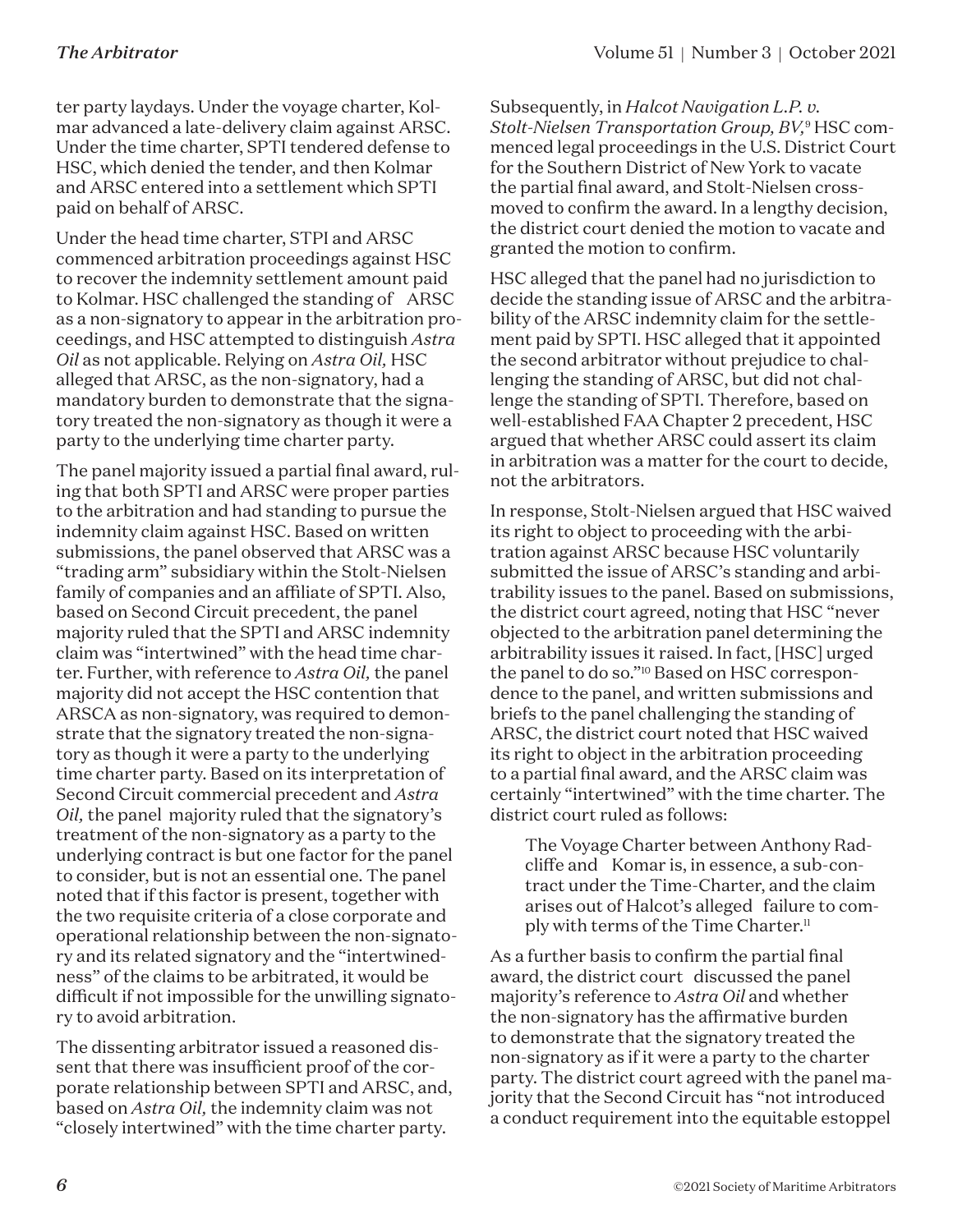test post-*Astra Oil.*"12 Also citing *Astra Oil,* the district court ruled that there is no minimum quantum of "intertwined-ness" to support a finding of estoppel.13 Going forward, for the maritime bar in post-*Astra Oil* arbitration and legal proceedings involving the estoppel rights of non-signatories, this district court ruling, when read with the *Astra Oil* decision, is useful precedent for arguing that non-signatory rights are now well established.

#### **Conclusions**

For non-signatory international arbitration agreement enforcement in U.S. courts, FAA Chapter 2 (i.e., the New York Convention) is now aligned with FAA Chapter 1's domestic equitable estoppel doctrine.

As we see from the cases discussed above, the equitable estoppel inquiry in arbitration is very fact specific. There is no bright-line test to determine whether a particular domestic non-signatory equitable estoppel factor reflects a consent to arbitrate. In her concurring opinion in *GE Energy Power Conversion,* Justice Sotomayor urged lower courts to adopt a case-by-case analysis in determining whether applying the domestic non-signatory doctrine would violate the FAA's consent requirement.

The U.S. courts' equitable estoppel decisions do not comment on whether the subject arbitration clause is broad (i.e., any and all disputes) or narrow (i.e., restricted to only contract parties and/or to specific disputes). For the non-signatory to succeed, lawyers drafting arbitration clauses are well advised to draft them broadly; a narrow arbitration agreement would be problematic.

For time and voyage charter party contracts, especially in the bulk liquid cargo trade, most charterers (especially merchant traders) have industry-standard corporate affiliation rider clauses which allow all affiliated non-signatories to have recourse to the arbitration clause to proceed against the signatory. For tanker time and voyage charter party forms, the well-known SHELLTIME 4 and ASBATANKVOY 77 forms do not include corporate affiliated terms in the printed terms. The EXXONMOBILVOY 2005 form at printed Arbitration Clause 35(b), lines 652-54, contains corporate affiliation terms. At least for maritime arbitration practice, in response to a challenge by the owner to the standing of the charterer's non-signatory affiliated entity to appear in the arbitration proceedings, the panel should enforce the charter party as agreed with the corporate affiliation terms without the non-signatory commencing legal proceedings.

Based on, admittedly, only two SMA Awards with majority decisions that contain reasoned and lengthy dissents, arbitration panels appear to be following the *Astra Oil* decision, and the arbitrators have performed a detailed factual analysis of the applicable arbitration clause and the non-signatory's claim to comply with the "intertwined" requirement.

Finally, at least for the bulk liquid tanker trade, the bills of lading typically allow the master to incorporate the charter party terms on the bill's face, which is a separate basis for the maritime non-signatory to benefit from the underlying arbitration agreement. However, except for the parcel tanker chemical trade, the master and vessel agent typically do not properly clause the face of the bills of lading with the underlying charter party terms. This remains an industry issue.

- 1 140 S. Ct. 1637, 207 L. Ed. 2d 1 (2020).
- 2 559 U.S. 662, 684, 130 S. Ct. 1758, 176 L. Ed. 2d 605 (2010).
- 3 *JLM Indus.*, 387 F.3d 163, 177 (2d Cir. 2004); *Choctaw Generation,* 271 F.3d 403, 406 (2d Cir. 2001).
- 4 344 F.3d 276, 2003 AMC 2514 (2d Cir. 2003). The author represented Astra Oil in the SMA arbitration and federal court litigation proceedings including argument before the Second Circuit.
- 5 See, *TimeCharters,* 7th Ed. 2014, Sec. 2A, 43-44, citing *Astra Oil.*
- 6 *Astra Oil Co. v. Rover Navigation, Ltd.,* No. 01 Civ. 11296 (LTS) (HBP), 2002 WL 31465582 (S.D.N.Y. Nov. 6, 2002).
- 7 *Astra Oil Co. v. Rover Navigation, Ltd.,* 344 F.3d 276 (2d Cir. 2003).
- 8 PDVSA is the national oil company of Venezuela.
- 9 491 F. Supp. 2d 413, 2007 AMC 1660 (S.D.N.Y. 2007).
- 10 *Id.* at 417.
- 11 *Id.* at 422.
- 12 *JLM Industries Inc.,* supra at 177-78.
- 13 *JLM Industries Inc.,* supra at 178.
- \* This paper, which was originally presented by Mr. Textor to the October 29, 2020 meeting of the Committee on Arbitration and ADR of The Maritime Law Association of the United States ("MLA") and was published in an earlier form in the Fall 2020 issue of the MLA Report. The paper, since revised by the author, is printed with permission of the MLA.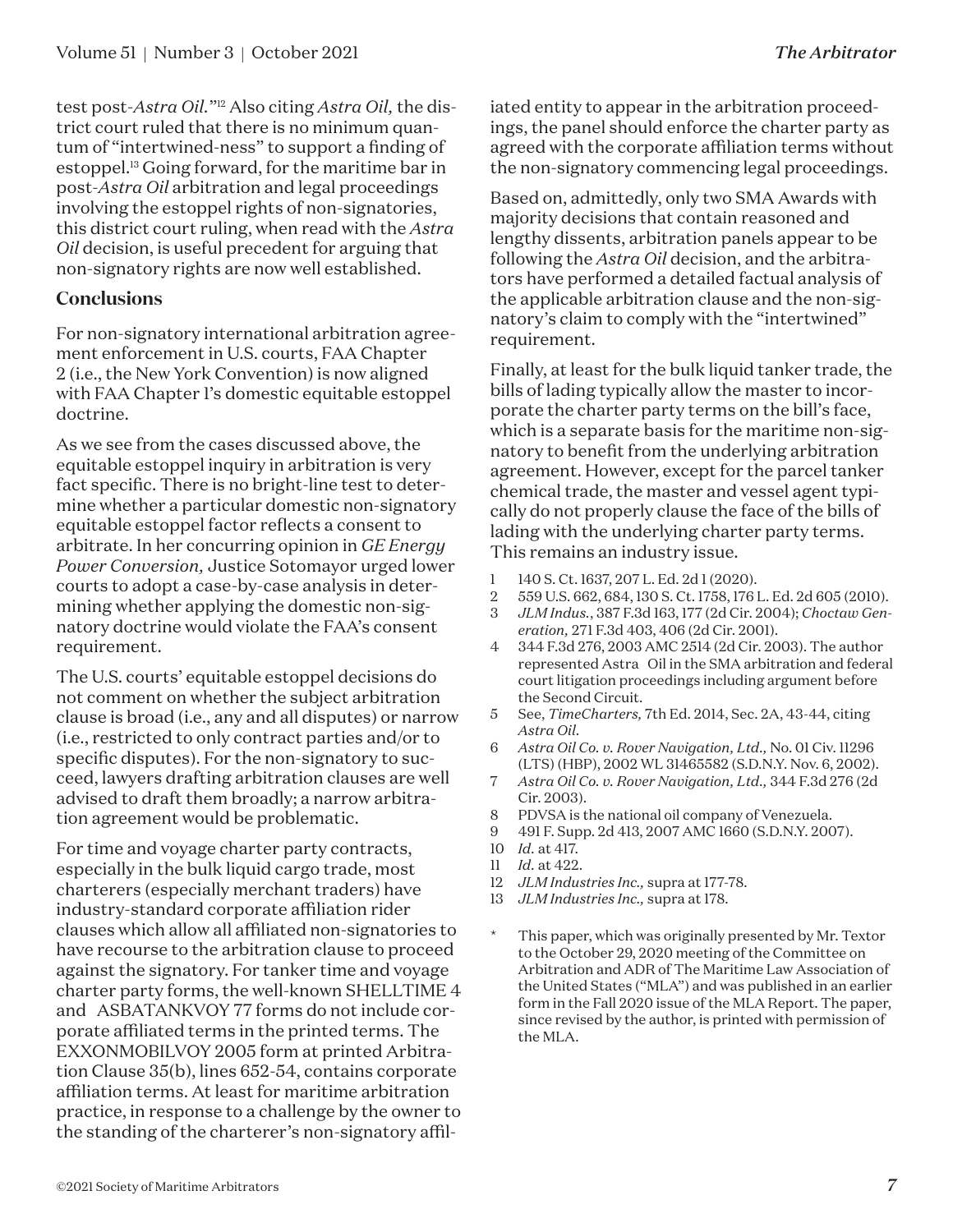### Broad Foreign Arbitration Clauses Are Enforceable in the U.S.\*

#### *By Charles G. De Leo and Ryan L Little, Partners, De Leo & Kuylenstierna PA, Miami*

The U.S. Court of Appeals for the 11th Circuit (one of several U.S. regional federal courts of appeal) in a recent decision involving a commission claim made pursuant to a mega-yacht sales contract has reinforced the enforceability of broad arbitration clauses in international contracts subject to the New York Arbitration Convention and the applicability of such arbitration clauses to non-signatories in certain circumstances under the U.S. doctrine of equitable estoppel. The Court rejected efforts by the claimants to avoid the arbitration clause by framing their claims in tort rather than contract. The greater familiarity of the U.S. federal courts versus state courts in matters concerning arbitration makes it advisable when possible to remove such claims if filed first in a state court. This decision upholds the removability of claims subject to the New York Convention. The decision is styled *Northrop and Johnson Yacht-Ships Inc. v. Royal Van Lent Shipyard BV and Feadship America Inc.*  and is reported at 2021 U.S. App. LEXIS 8797.

#### **Procedural history and underlying claims**

The claims were originally filed in Florida state court by yacht broker Northrop and Johnson Yacht-Ships Inc. against Dutch yacht builder Royal Van Lent Shipyard BV and its U.S. distribution agent Feadship America Inc. Royal Van Lent and Feadship removed the claims to the federal court in Miami alleging the applicability of the United Nations Convention on the Recognition and Enforcement of Foreign Arbitral Awards (the New York Convention). They also maintained that all claims asserted, including contractual and tort allegations, were subject to the Dutch arbitration clause contained in the commission agreement between the brokerage company and the yacht builder. The lower federal court agreed and granted the motion to dismiss and compel arbitration. The claimants then appealed to the Court of Appeals for the 11th Circuit which reviewed the lower court decision *de novo.*

#### **Court of Appeals decision**

In a unanimous opinion issued on 26 March 2021 the Court of Appeals affirmed the lower court. The opinion first noted that the underlying commission agreement contained an arbitration clause which provided that:

Any **dispute arising** out of or in connection with this Agreement shall be finally settled in accordance with The Arbitration Rules of the Netherlands Arbitration Institute (NAI).

The opinion restated that U.S. court decisions interpreting the New York Convention have generally held that the Convention requires the courts of signatory nations to give effect to private arbitration agreements and to enforce arbitral awards made in other signatory nations and that such claims are removable from the state to federal court further noting that both the U.S. and The Netherlands are signatories to the Convention.

#### **Issues on appeal**

The broker Northrop on appeal again challenged whether there was an agreement to arbitrate, which issue became the focus of the Court's analysis. Northrop argued that the Commission Agreement governed only the commission due to Northrop for the sale of a first yacht and not the commission due for the construction of a second yacht and that the latter formed the basis of the suit such that its claims arose outside the scope of the arbitration provision. Northrop also argued that Feadship America could not invoke the arbitration provision as a non-signatory to the Commission Agreement.

#### **Jurisdictional requirements to apply the New York Convention**

In upholding the lower court decision, the Court of Appeals first restated the general rule that arbitration agreements fall under the Convention when four jurisdictional prerequisites are met:

- 1. that there is an agreement in writing within the meaning of the Convention;
- 2. that the agreement provides for arbitration in the territory of a signatory of the Convention;
- 3. that the agreement arises out of a legal relationship, whether contractual or not, which is considered commercial; and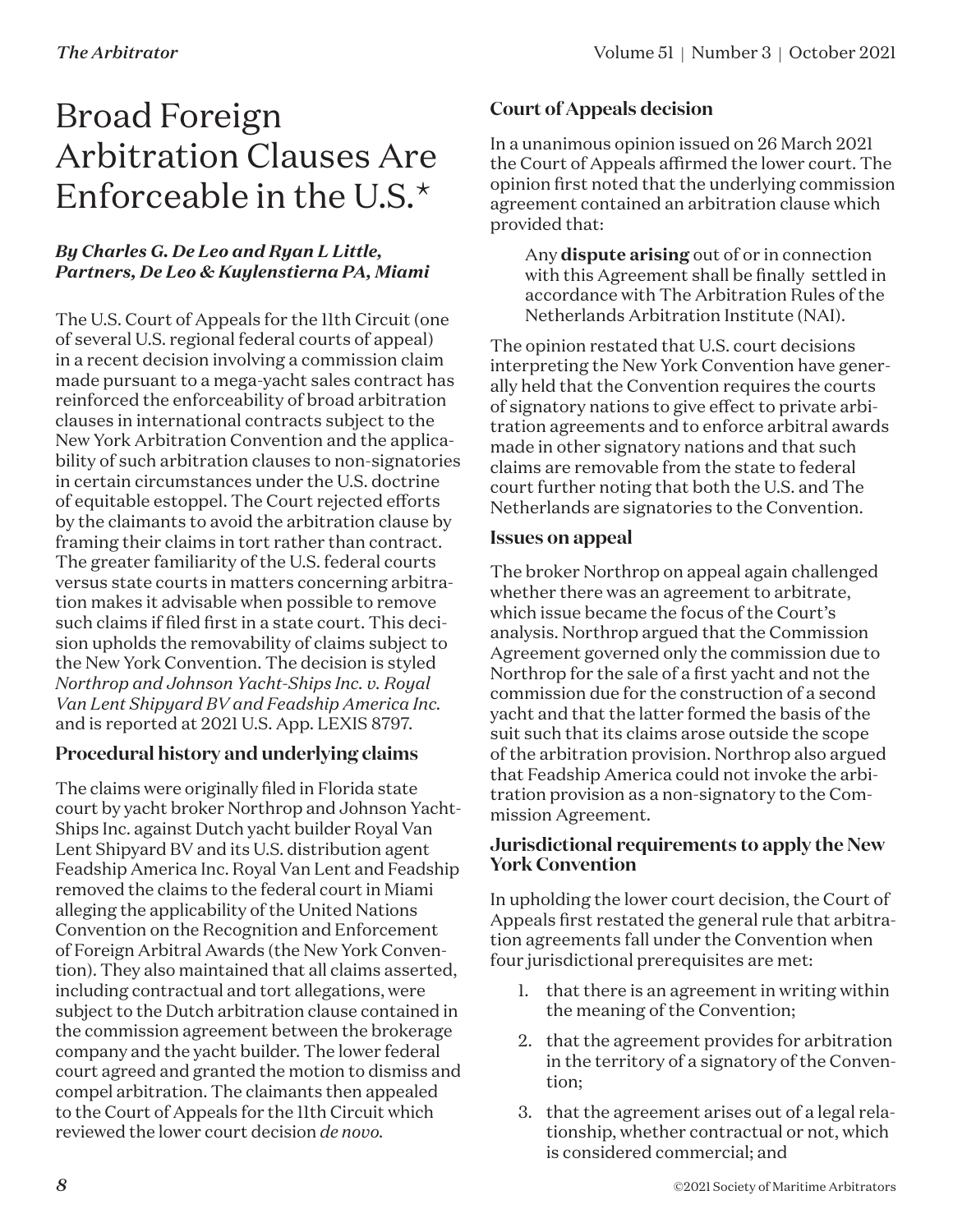4. that a party to the agreement is not an American citizen or that the commercial relationship has some reasonable relation with one or more foreign states.

#### **Strong presumption in favor of arbitration**

The Court of Appeals then generally noted that under the New York Convention and Supreme Court and 11th Circuit precedent applying the Convention, there is a strong presumption in favor of freely negotiated contractual choice-of-law and forum selection provisions and this presumption applies with special force in the field of international commerce. The Court then went on to state that U.S. courts have consistently held that provisions that cover "all disputes arising out of or in connection with an agreement" such as in this case are meant to be read broadly. The Court concluded that the arbitration provision in question did cover all of Northrop's claims and that even the tort claims of quantum merit, tortious interference and unjust enrichment went to the heart of the agreement between the parties and fell squarely within the scope of the arbitration provision. The Court held that Northrop could not try to avoid the express terms of the agreement it signed by bringing equitable tort claims rather than breach of contract claims.

#### **Applicability to certain non-signatories under equitable estoppel**

The Court of Appeals also rejected Northrop's argument that the lower court had erred when it allowed Feadship America to invoke the arbitration provision because it was not a signatory to the Commission Agreement. The Court restated that under U.S. law a non-signatory to an arbitration agreement may nevertheless compel arbitration under the doctrine of equitable estoppel either when the plaintiff-signatory must rely on the terms of the written agreement in asserting its claims or when the plaintiff-signatory alleges substantially interdependent and concerted misconduct by the signatories and non-signatories and such alleged misconduct is founded in or intimately connected with the obligations of the underlying agreement. The Court of Appeals noted that the U.S. Supreme Court recently in 2020 in the case of *GE Energy Power Conversion France SAS Corp. v. Outokumpu Stainless USA LLC* held that the New York Convention does not prohibit the application of domestic

equitable estoppel doctrines. The Court then held that Feadship America was entitled to invoke the Commission Agreement's arbitration provision under the second theory of equitable estoppel given that the broker had alleged supposed interdependent and concerted misconduct between Royal Van Lent and Feadship America that allegedly violated express obligations in the Commission Agreement.

#### **Conclusions**

We believe this Court of Appeals decision is important because it reinforces the enforceability of broadly drafted arbitration clauses and reiterates that a party may not try to avoid such broadly drafted arbitration clauses by attempting to cast their complaint in tort rather than contract.

The decision is also important in that it applied a recent U.S. Supreme Court case holding that the New York Arbitration Convention does not prevent a U.S. court from applying the doctrine of equitable estoppel to compel arbitration in certain circumstances as to a non-signatory to the underlying agreement.

The decision also reinforces the advisability of removing such actions within 30 days of service from the state to federal court pursuant to the New York Convention and then moving the federal court to compel arbitration.

\* This article originally appeared in *Gard Insight,* April 22, 2021 ([https://www.gard.no/web/updates/con](https://www.gard.no/web/updates/content/31575701/broad-foreign-arbitration-clauses-are-enforceable-i)[tent/31575701/broad-foreign-arbitration-clauses-are-en](https://www.gard.no/web/updates/content/31575701/broad-foreign-arbitration-clauses-are-enforceable-i)[forceable-in-the-us](https://www.gard.no/web/updates/content/31575701/broad-foreign-arbitration-clauses-are-enforceable-i)). It has been modified slightly and is reprinted here with permission.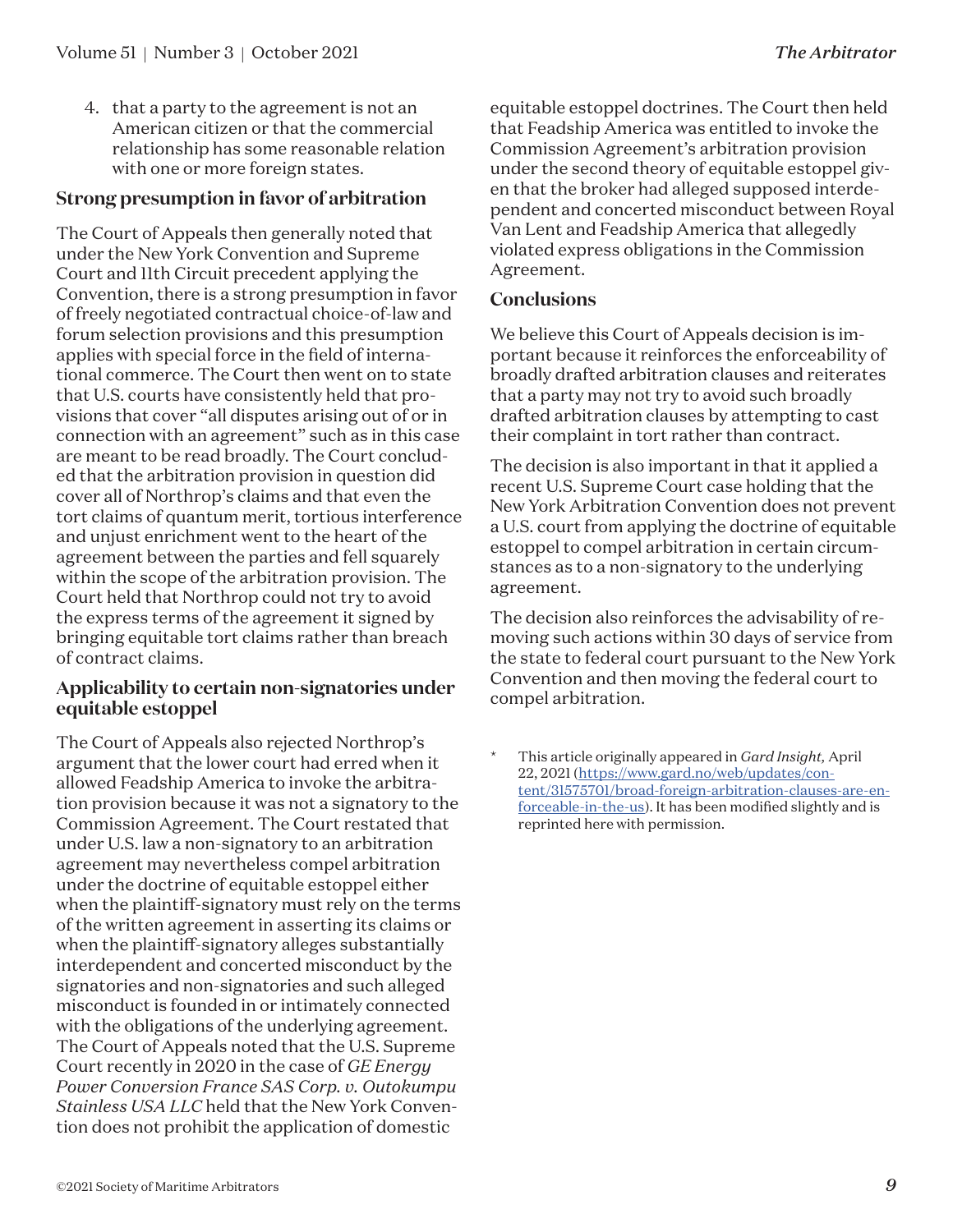### May a "Non-Signatory" of an Arbitration Agreement Require a Signatory to Arbitrate Its Claims?

#### *By Edward A. Keane, Partner, Mahoney & Keane, LLP, New York*

Shakespeare's venerable expression "hoist with his own petard"1 may have fallen out of favor, but the concept is alive and well in U.S. arbitrations, where a signatory to an arbitration agreement of its own making may find itself unwillingly "hoisted" into an arbitration with a non-signatory to that contractual undertaking.

Through a series of intermediate contracts, Integr8 Fuels, Inc., a bunker supplier, became embroiled in an arbitration it sought to avoid with a sub-bareboat charterer, Daelim Corp. The award that arbitration produced further clarified the right of a non-signatory to an arbitration agreement to force arbitration with a signatory. The facts and various legal issues raised in a long running dispute that spanned several countries and legal forums are found in a detailed Partial Final Award and Final Award in *Daelim Corp. v. Integr8 Fuels, Inc.* SMA Award #4389 (Lambert, Loh, Tsmis, Chair (2020), # 4420 (Lambert, Loh, Tsimis, Chair) (2021)). While both awards wrangle with a number of knotty questions, the discrete issue of when a non-signatory claimant may use the doctrine of equitable estoppel to prevent a signatory from avoiding arbitration of its claims are dealt with in the Partial Final Award.

The arbitration panel's estoppel analysis relies heavily on *Astra Oil Co. v. Rover Navigation, Ltd.*, 344 F.3d 276 (2d Cir. 2003), the leading maritime case on that issue. The Daelim Partial Final Award stated its reasoning, finding equitable estoppel was appropriate, as follows, at page 24:

To the extent we need to go further than the above and address the estoppel issue, we unanimously conclude that lntegr8 is estopped from denying that it is obliged to arbitrate these disputes with Daelim.

In *Astra Oil Co. v. Rover Navigation, Ltd.*, 344 F.3d 276 (2d Cir. 2003), in an opinion written by then Judge (now Justice) Sotomayor, the Second Circuit considered a dispute involving a ship owner and a charterer with a New York arbitration clause. The ship encountered delays during the voyage which caused an affiliate of the charterer to suffer damage. The affiliate, a non-signatory to the charter, sought to join the arbitration between the charterer (its affiliate) and the ship owner. The district court held that the ship owner was not required to arbitrate with the affiliate and the affiliate non-signatory thereafter appealed.

Judge Sotomayor framed the issue as whether the claim of the non-signatory is "closely intertwined" with the contract to which the signatory ship owner was a party. Finding that the affiliate's claims arose under the duties created by the charter containing the arbitration clause, the Second Circuit reversed the district court and granted the petition to compel arbitration. The Second Circuit and the Southern District as well as New York maritime arbitrators have considered this intertwined test on various occasions. See e.g., *JLM Indus., Inc. v. Stolt-Nielsen SA,* 387 F.3d 163 (2d Cir. 2004) (a signatory was estopped from refusing to arbitrate with a non-signatory because the issues the non-signatory were seeking to arbitrate were sufficiently intertwined with the agreement to which the signatory was a party); *Choctaw Generation Ltd P'Ship v. American Home Assurance Co.*, 271 F.3d 403,404 (2d Cir. 2001); *In re Arbitration between Halcot Navigation Ltd P'Ship & Stolt-Nielsen Transp. Group,* 491 F. Supp. 2d 413,421 (S.D.N.Y. 2007). In *Thomson-CSF, S.A. v. American Arbitration Association,* 64 F.3d 773 (2d Cir. 1995), the Second Circuit noted that courts have been willing to estop a signatory (lntegr8 here) at the insistence of a non-signatory (Daelim here) in a variety of circumstances, citing, inter alia, *Sunkist Soft Drinks, Inc. v. Sunkist Growers, Inc.*, 10 F.3d 753, 757-58 (11 th Cir. 1993), cert. denied, 115 S. Ct. 190 (1994). In *Sunkist,* the court noted a factor to be considered in deciding whether the signatory is estopped from denying it is obliged to arbitrate is where "the claims were 'intimately founded in and intertwined with the underlying contract obligations."' *Sunk-*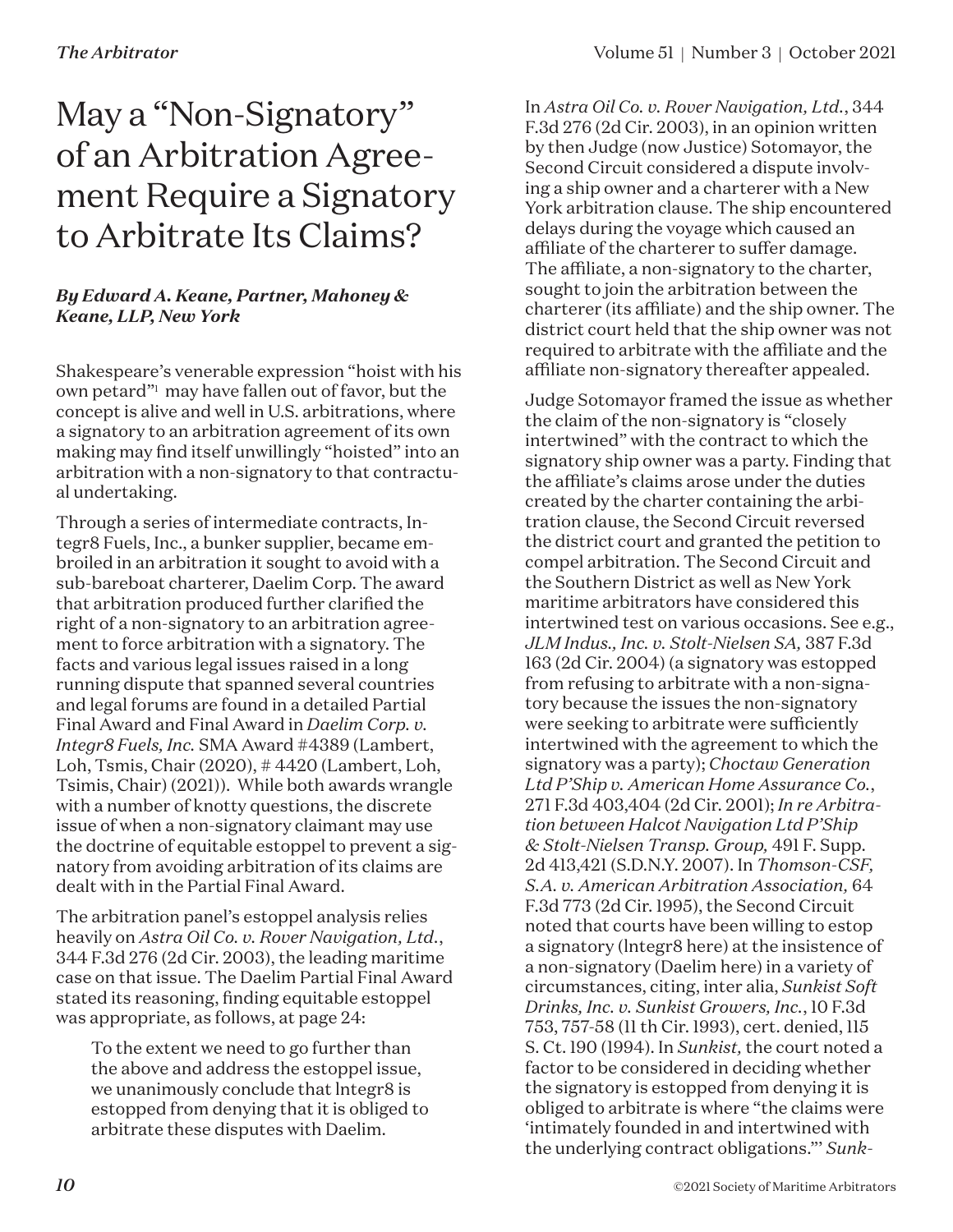*ist,* 10 F.3d at 757 (quoting *McBro Planning & Dev. Co. v. Triangle Elect. Contsr. Co.,* 741 F.2d 342,344 (7th Cir. 1984).

After examining the unique facts at hand, with *Astra's* guidance in mind, the panel ruled that under the expansive terms of Integr8's own contract (IGTC), "[b]y using the word 'Charterers' in the IGTC and including 'incidental' in its arbitration clause, lntegr8 intended and consented to arbitrate with Daelim in New York and is estopped from contending otherwise, where, as here, Daelim has demanded arbitration." *Daelim,* Partial Final Award at 22.

The same award also noted that in satellite litigation Integr8 had asserted claims against others in the contracts chain involved that would eventually be visited upon Daelim. As a result, the panel held that "Integr8 cannot now credibly contend that 'charterer' does not include Daelim insofar as arbitrability is concerned. To the extent it is necessary to reach the estoppel issue, Daelim's claims here are sufficiently intertwined with the DL NAVIG8 Contract and estop lntegr8 from denying it is obliged to arbitrate the disputes here upon the demand of Daelim." *Id* at 25.

Although the panel spoke to "arbitrability" immediately before turning to the estoppel issue, and fell back on *Astra's* catch-all "intertwined claims" analysis when directly addressing the estoppel question, it seems that the effort of Integr8 to claim, in one litigation, that non-signatories were bound by its contract terms while seeking to escape the arbitration provision of those terms in the subject arbitration, brought by a similarly positioned non-signatory, were perceived by the panel as elements of a classic estoppel situation and played a significant role in the unanimous panel's ruling on that issue. Indeed, the fact that the panel construed Integr8 as having taken contradictory positions as to the reach of its own arbitration clause can be seen as driving the estoppel decision more than any other factor.

For a broader statement of what may generally be considered important factors in assessing the estoppel issue, the best source in the maritime setting remains the *Astra* decision itself. There the court summarized some of the main factors it relied upon in estopping the signatory from avoiding the non-signatories demand for arbitration. They were:

We hold that Astra seeks to recover for its late delivery claim based on the breach by Rover of duties allegedly owed under the charter party itself. Astra does not assert claims against Rover based on the Sprague sales contract; rather, the price terms of that contract give rise to the damages Astra claims it has sustained. Accordingly, the petition to compel arbitration should have been granted based on (1) the undisputed evidence of a close corporate and operational relationship between Astra and AOT; (2) the fact that Astra's claims against Rover, for [which] Astra seeks arbitration, are brought directly under the charter party signed by Rover and AOT;  and (3) the fact that Rover treated Astra as if it were a party to the charter party, by accepting direction from Astra during the voyage, by asserting a General Average demand against Astra (as well as AOT), and by accepting a General Average bond from Astra (on behalf of Astra and AOT). *Supra* at 281.

As in *Daelim,* one of the key elements, (3), is the treatment of the non-signatory, Astra, as a party to the contract when it suited the signatory, but not when it did not. Again, the fundamental elements on an estoppel are found in those facts. One can readily see how the unique facts of a dispute will ultimately govern the estoppel issue, but that whether classic estoppel elements are present remains a key consideration under any scenario.

The extent to which the *Astra* decision and its "intertwined claims" formulation deviates from time honored estoppel theories has been the subject of not altogether favorable further refinement in *Ross v. American Express Co.,* 547 F.3d 137, 144 (2d Cir. 2008). There, relying on a maritime case, *JLM Industries, Inc. v. Stolt-Nielsen S.A.,* 387 F.3d 163, 176-177 (2d Cir. 2004), the court explained some of the limits of the reach of the estoppel doctrine under consideration:

In a very recent opinion, in a passage which is highly relevant to the case now before us, we elaborated upon the proper utilization of the principle of estoppel in the arbitration context:

*JLM Industries* did not say or mean that whenever a relationship of any kind may be found among the parties to a dispute and their dispute deals with the subject mat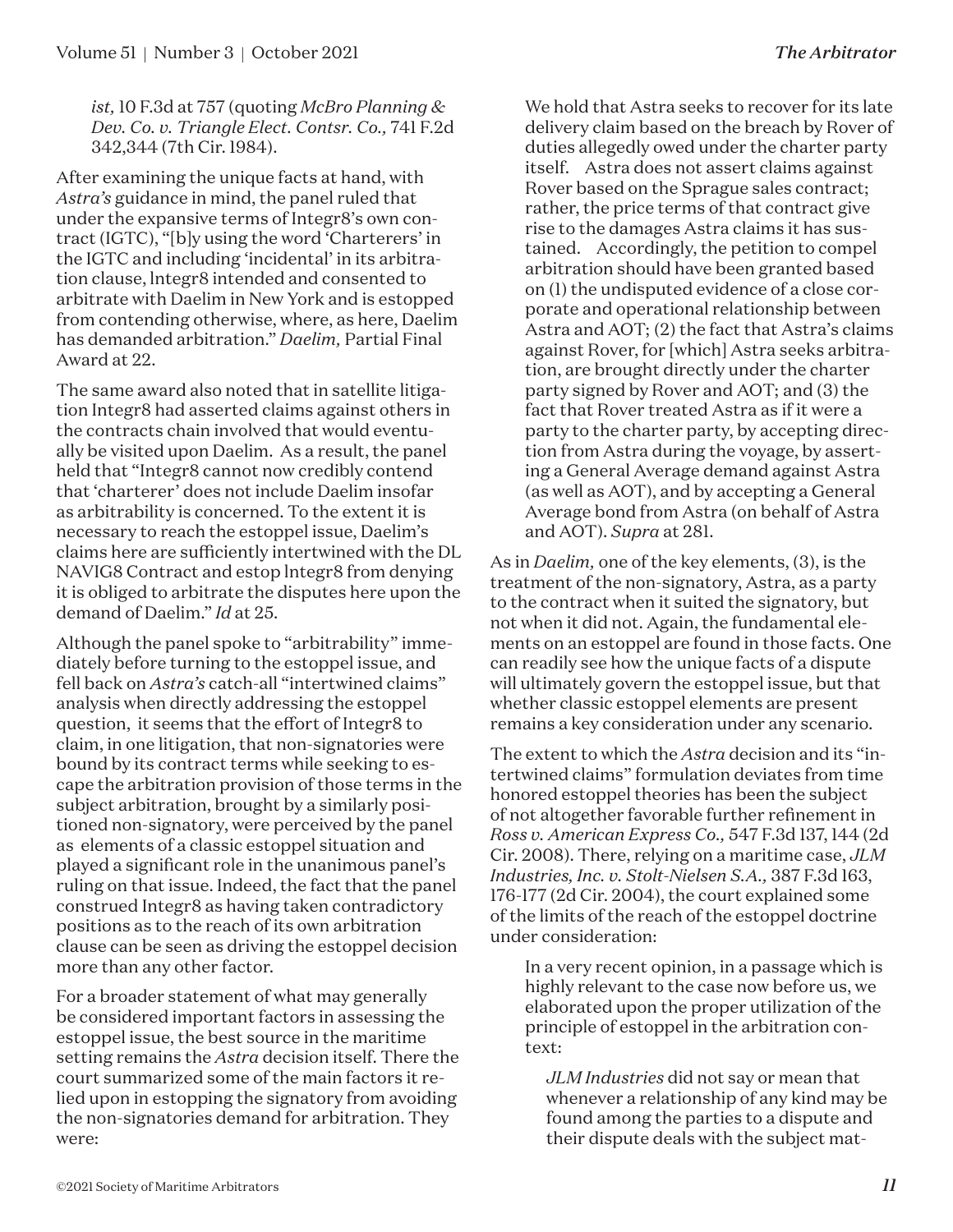ter of an arbitration contract made by one of them, that party will be estopped from refusing to arbitrate.... [I]n addition to the "intertwined" factual issues, there must be a relationship among the parties of a nature that justifies a conclusion that the party which agreed to arbitrate with another entity should be estopped from denying an obligation to arbitrate a similar dispute with the adversary which is not a party to the arbitration agreement. *Sokol Holdings, Inc. v. BMB Munai, Inc.,* 542 F.3d 354, 359 (2d Cir. 2008)

It is also noted in *JLM Industries* that this Court "ha[s] had no occasion to specify the minimum quantum of 'intertwined-ness' required to support a finding of estoppel" and that "the estoppel inquiry is fact-specific." 387 F.3d at 178

The recent U.S. Supreme Court case, *GE Energy Power Conversion France SAS v. Outokumpu Stainless USA LLC,* 140 S. Ct. 1637, 1642 (2020), further demonstrates the constraints on any freewheeling application of the estoppel doctrine. First, the majority decision made clear that it was only in cases of non-signatories seeking to estop signatories that the common law rule of equitable estoppel could be employed. "We hold only that the New York Convention does not conflict with the enforcement of arbitration agreements by nonsignatories under domestic-law equitable estoppel doctrines." Id. at 1648. Second, perhaps surprisingly, Justice Sotomayor, the very author of *Astra,* in a concurring opinion, emphasized that estoppel theory is to be closely chaperoned by the courts.

[T]he application of such domestic doctrines is subject to an important limitation: Any applicable domestic doctrines must be rooted in the principle of consent to arbitrate.

This limitation is part and parcel of the Federal Arbitration Act (FAA) itself. It is a "basic precept," . . .

While the FAA's consent principle itself is crystalline, it is admittedly difficult to articulate a bright-line test for determining whether a particular domestic nonsignatory doctrine reflects consent to arbitrate. That is in no small part because some domestic nonsignatory doctrines vary from jurisdiction to jurisdiction. With equitable estoppel, for instance, one formulation of the doctrine may account for a party's consent to arbitrate while another does not. . . .

Article II of the Convention leaves much to the contracting states to resolve on their own, and the FAA imposes few restrictions. Nevertheless, courts applying domestic nonsignatory doctrines to enforce arbitration agreements under the Convention must strictly adhere to "the foundational FAA principle that arbitration is a matter of consent." *Stolt-Nielsen,* 559 U.S., at 684.

#### $Id.$ <sup>2</sup>

Accordingly, there is an unavoidable friction between the estoppel theory used, in part, by the panel in the *Daelim* Partial Final Award to hold a signatory to its arbitration agreement as to a non-signatory and the most basic of concepts to arbitration, the need for a consent to that alternative dispute resolution forum. *Daelim* resolved that friction, after considering the recent *GE Energy Power* decision, stating:

A majority of this Panel, sitting as commercial arbitrators, is convinced that lntegr8, when it drafted and promulgated the IGTC on its website, intended and consented to arbitrate in New York under the SMA Rules with any party falling under the generic definitions drafted by lntegr8, whether it be a "charterer" (such as Daelim here) or an "affiliate" (as OWP in the 2016 SDNY Action and the Setoff Arbitration). lntegr8 has consented to arbitrate with Daelim under the IGTC. As Justice Sotomayor highlighted in her separate concurrence in *Outokumpu,* consent remains the key. In the circumstances here, we find and conclude that consent is established. Id. at 23.

In so ruling, the panel majority appears to have relied on contractual consent to arbitrate, as opposed to consent based on any theory of estoppel. That was reasonable given the contract terms at issue in *Daelim,* as understood by the panel. To find consent under an estoppel argument is difficult. There is no "bright line" test for determining when estoppel may be employed to satisfy the consent element integral to the Federal Arbitration Act and domestic legal doctrines. *GE Energy Power.* The "minimum quantum of 'in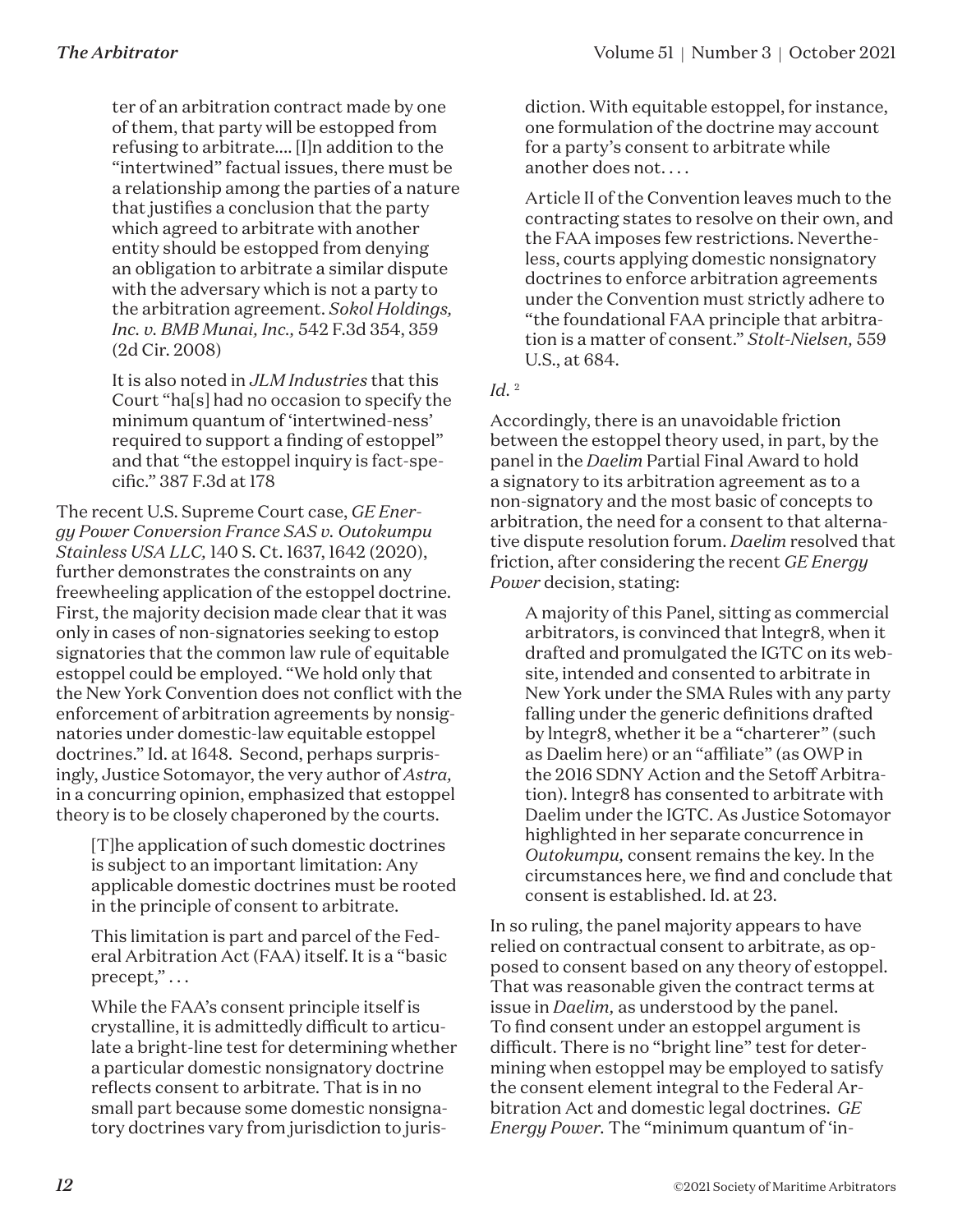tertwined-ness' required to support a finding of estoppel" remains undefined by the courts. *Ross v. Amex, supra* at 144. Even whether federal or state law should control is an open question. Accordingly, how an estoppel founded on intertwined claims without express contractual consent, satisfies the *GE Energy Power* dictates, appears to be an issue still under development by the courts. However, notwithstanding those vagaries, as *Daelim* demonstrates, a non-signatory to an arbitration agreement can hoist a signatory upon its own arbitration agreement, with the appropriate factual petard at hand.

- 1 *Hamlet* Act 3, Scene 4
- 2 The question of the substantive law to be applied to the estoppel theory is an open issue. *GE Energy Power* remanded the question to the lower court at 1647. See, *Setty v. Shrinivas Sugandhalaya LLP* 986 F.3d 1139, 2021WL192820 (9th Cir. 2021) where the majority, over a vigorous dissent, held that Federal law controls. That opinion was then withdrawn by the court *en banc* on June 4, 2021 at 998 F. 3d 897. A new decision is now awaited.

### Manfred Arnold Looks Back

### **50 Years after Joining the SMA**

During the next four years, the MLA Alternative Dispute Resolution Committee, chaired by Chris Nolan of Holland & Knight in New York, will be marking and looking towards the 2025 100th anniversary of the Federal Arbitration Act. The SMA, formed in 1963, soon will be marking its 60th year and is pleased to partner with the MLA ADR Committee to recognize key developments in arbitration and to honor individuals who contributed to make New York a center for maritime arbitrations.

Manfred Arnold joined the SMA in 1971 while in the midst of a career in ship management, operations and chartering. Manfred had a long and illustrious tenure as an arbitrator. From 1988 to 1993 Manfred was president of the SMA and for many years co-chaired the MLA/SMA Liaison Committee. Manfred became an adjunct member of the Maritime Law Association of the U.S. "having rendered distinguished service in the advancement of the Maritime Law or its administration."

SMA President LeRoy Lambert recently had the opportunity to pose some questions to Manfred about his career as an SMA arbitrator.



Manfred Arnold, five-term president of the SMA and distinguished arbitrator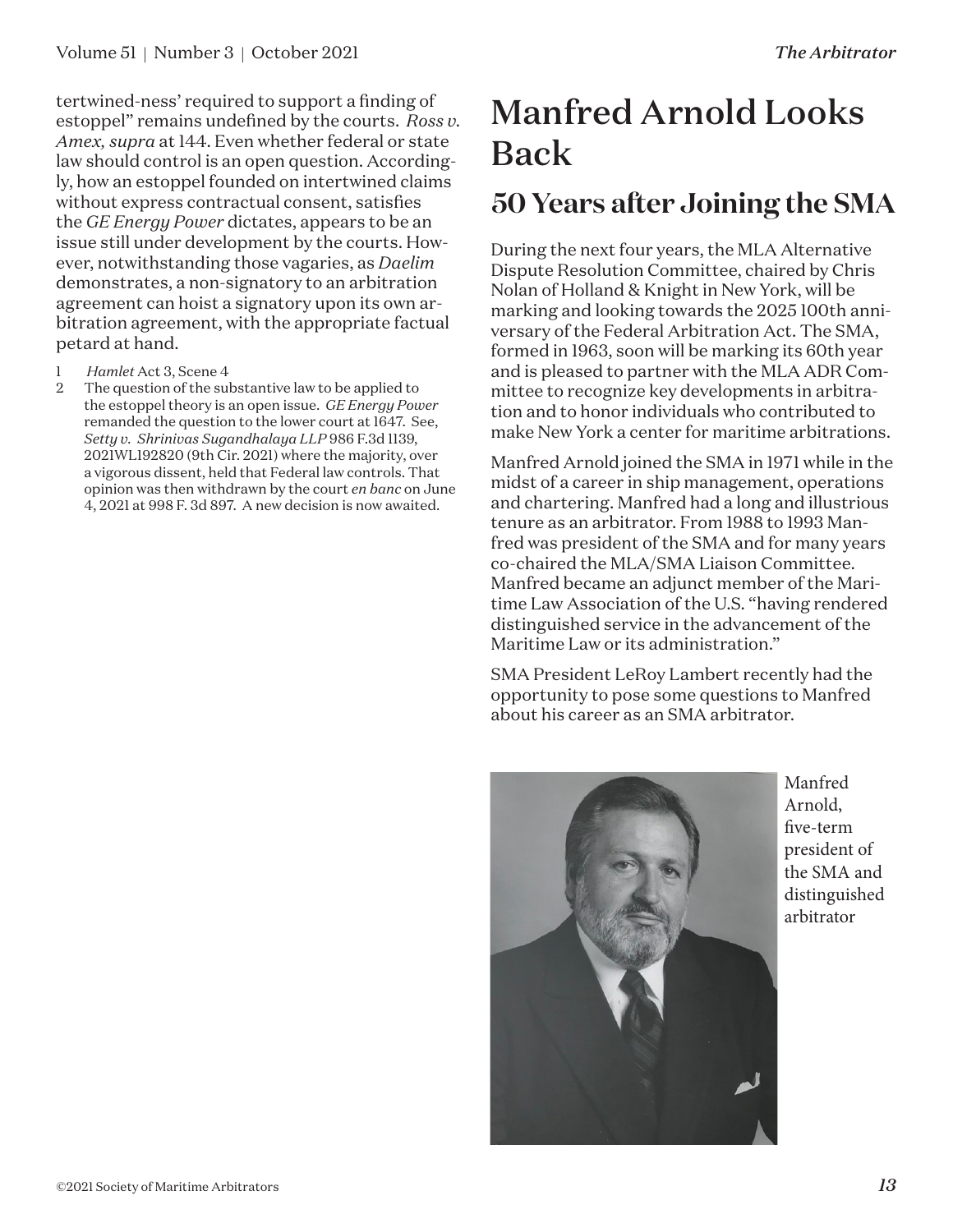#### *What brought you to the United States?*

It's a bit of a story. I was enrolled at a preparatory school, starting at fifth grade. My parent's hope was for my career in academia. I wanted to become an artist. My father's view was that artists starve and I should focus on a career which would provide a secure income to fall back on, and then I could follow my dreams. We compromised and I attended a commercial/business school. At graduation, I was faced with a choice: banking or shipping. I chose shipping and was hired by a German shipowner. What made me select shipping was the lure that, if I did well, they would give me the opportunity to see the world. After two years, the firm planned to send me to Panama for further training, but that did not materialize. The German Government drafted me for a Reserve Officers Training Course (Logistics). Thereafter, the firm sent me to their New York Office for an initial period of one year. In 1963, when that term was over, there was an opportunity for me to move to Tokyo, which I accepted and where I stayed and worked until 1965. I met my future wife, Susan, in 1963 in New York and we were married in Tokyo in 1964. The New York Office then asked whether I would like to come back and continue working for them, which I accepted and where I stayed until 1973. Thereafter, I worked at a New York bank (for ship-loan bail-outs), at Cargill/ Greenwich Marine (for special maritime projects) and then with a Chinese shipowner (ship management and trouble-shooting). I retired in 1985 to focus on my arbitration career.

#### *What kept you in the United States?*

Initially, it was the job, then the appreciation of the life in the U.S., and let's not forget the sense that for us it would be easier to establish a family in this country. In the bicentennial year, I became a citizen.

#### *How did you get started doing maritime arbitrations?*

I had heard about the SMA and became curious. I sat in as an observer in numerous arbitration hearings and attended the monthly luncheons. I vividly remember appearing before the SMA Membership Committee and being asked by the late Jack Reynolds "Why do you want to become an arbitrator?" My answer was "I don't want to become an arbitrator. I want to learn about mistakes principals to a charter-party make so that I can avoid them in my

job." He then said that I was acceptable and could become a member (even though I did not meet the required experience criteria). In 1973, I was selected as chair to my first arbitration by Lloyd C. Nelson and Michael A. van Gelder, and, using a platitude, the rest is history. I became more active in the affairs of the SMA, served for many years on the Board of Governors and chair of various committees, served a one-year term as vice-president under Jack Berg and, starting in 1988, served five terms as the Society's president.

#### *How many awards have been issued in which you were a panel member or sole arbitrator?*

There are two numbers; i.e. (1) 998 awards published by the SMA and (2) 19 awards for which the underlying contract provided for non-publication as well as awards rendered under the AAA or ICC Rules and other fora, for a total of 1,017 awards.

#### *Any idea how many appointments you've received?*

Recorded appointments to date total 2,981, and there might have been a few more (which possibly sounded too iffy to write down). The ratio between appointments and awards rendered is quite interesting and positive — nearly one appointment out of three resulted in an award.

#### *What was your favorite award?*

This is a difficult question to answer from the number of cases with which I was involved. As long as the case was interesting, well-argued by counsel and with compatible fellow arbitrators, it was a "favorite award." Recalling memorable awards is a bit easier. In 1988, I chaired a panel in the matter of the vessel TRIUMPH (dealing with a cargo short-delivery). The panel issued a Partial Final Award in charterers' favor for the value of the short-delivered cargo but deferred its ruling on certain issues. In 1990, the panel's Final Award, by majority, addressed the outstanding issues (whether or not the owners were privy to the modification as a pre-existing condition when (or after) they acquired the vessel or whether owners in fact arranged for those structural changes; charterers' claim for treble damages resulting from owners taking or converting charterers' cargo under the Racketeer Influenced and Corrupt Organization Act (RICO), 18 U.S.C., secs. 1961-1968). The award was confirmed, appealed and confirmed and the Supreme Court denied cert. Since it was the first arbitration award under which RICO damages were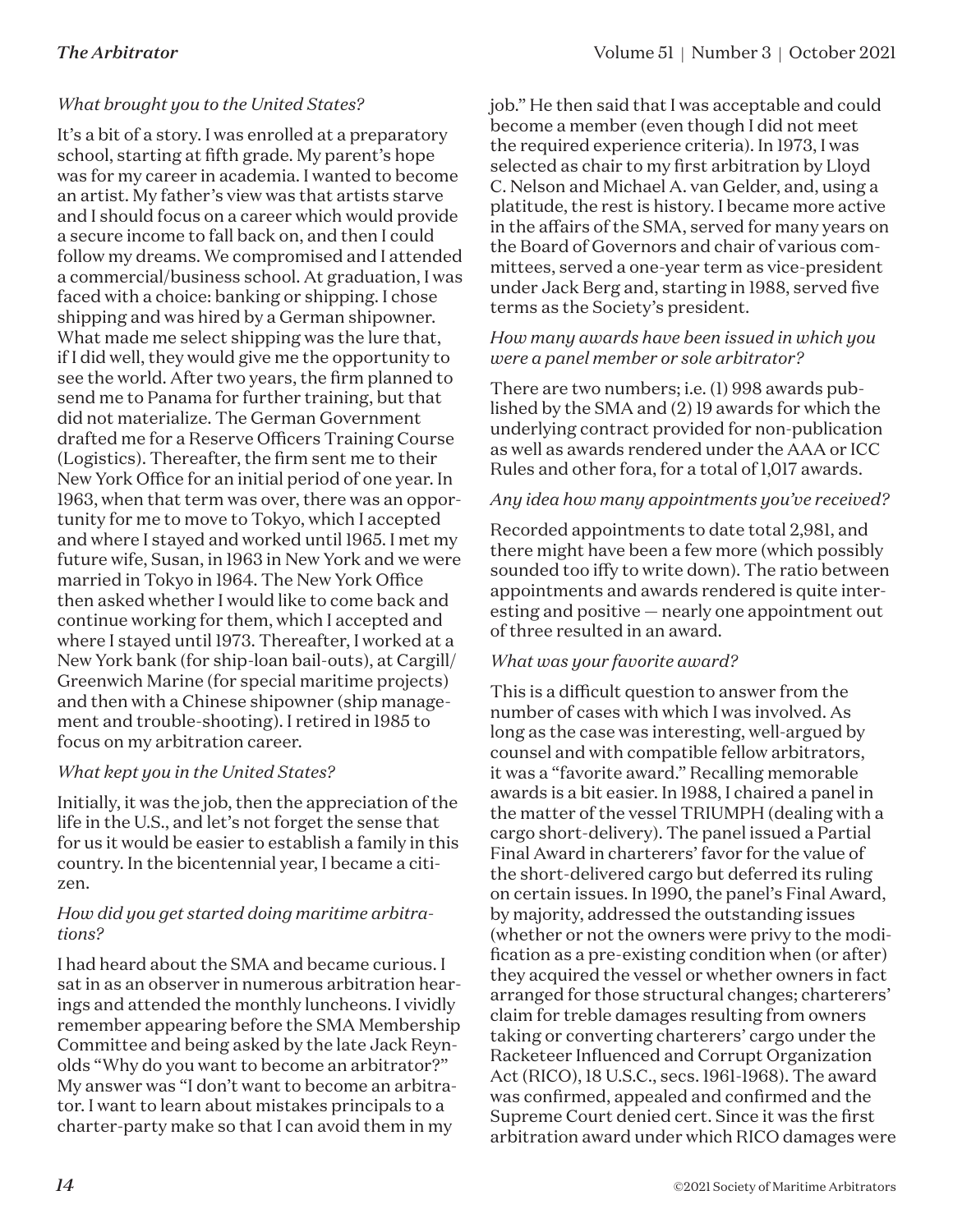granted, it created quite a stir. It was feared that with this "precedent" the flood-gates would open and RICO would become the flavor of the day. Fortunately, this did not happen and, to the best of my knowledge, there is only one other RICO case in the records of the SMA. For me, the TRIUMPH case was an agonizing experience, because it was "uncharted territory" and it involved treble damages, compared with other cases where a party claims for "simple losses" sustained to make it whole and not recover more than its actual loss. (SMA awards #2508 and #2642). Then there was the case of an estate versus the South Street Seaport which was commenced under bareboat charters for two barges and ended up with an interpretation of tenant's law (SMA #2325). I don't want to forget a case in which I served as chair (it was a unanimous decision), but the losing party moved to vacate the award alleging that I had a "close undisclosed relationship" with one of the claimant's employees (who was also a longtime member of the SMA). I felt devastated that someone questioned my integrity, but I lived with it. The end result was that the appeal was denied, and I was vindicated.

#### *With whom did you enjoy most sitting on a panel?*

This is a difficult question; there are quite a few, and picking specific names might offend others. If it is of real importance, one could go through the SMA Award Indices, and check with whom I have served on panels most often. I find it safer to mention the names of some, who are no longer with us, who I have admired for their integrity, knowledge, fairness, and civility: Frank Crocker, Lloyd Nelson and Donald Szostak.

#### *Which lawyer or lawyers impressed you most and why?*

I have the same reservation and caveat as for the above question. My choices would be: Glenn Bauer, Raymond Burke, Sr. and Nick Healy, Sr.

#### *What was your most memorable moment during a proceeding (or during a deliberation)?*

One probably would like to hear a war story, of which there are plenty involving the Admiralty Bar, however, I feel that war stories might be better told over a drink than published in print. I would prefer an episode which I still vividly remember. I don't remember the name of the vessel involved or the SMA Award number, but I remember that Jack Berg and Don Szostak were co-arbitrators. At the end of our deliberation, I found myself in the minority; I reserved "my right" to review my position again. I struggled when I started drafting my dissenting opinion. I started again without making any serious progress. Finally, I came to the conclusion that if I could not articulate my opinion to my own satisfaction, then there had to be something wrong with my thought process. I joined the majority and never regretted it.

#### *You have retired from the SMA but continue arbitrating on documents-only cases, preferably as sole arbitrator. What's keeping you busy now?*

I now have more time for my various collections which range from Chinese Snuff Bottles to signed first editions, bibles, wines and marine art/artifacts (somewhere, there is also a much neglected stamp collection). I read a lot, do the NYT crossword puzzle at breakfast. What I most enjoy is retirement with Susan, my wife for 57 years. And then there are the grandchildren — what a delight. The oldest just started college and the others will be getting there soon (I really must be getting old).

#### *What are the key changes you observed over the years you've been arbitrating?*

The first that comes to mind is age. When I became a member of the SMA, I was one of the youngest members. With Jack Berg, I am now one of the oldest and tip my hat to him as a leader by example as to what an arbitrator should be. Clearly, young blood is good and necessary for the future of the SMA. The unfortunate factor is the number of cases is decreasing and the amounts at stake are increasing.

When selecting a chairperson, party-appointed arbitrators have to decide whether to appoint an "old hand" or a newcomer for his/her first or second case. It is a conundrum which affects the learning curve and the seasoning of newer arbitrators.

Certainly one change in New York arbitration has been the increasing influence of the general law in form and substance. I appreciate the reality that legal tenets can be "transplanted," and indeed should be, but nevertheless it is a drastic change from when I started arbitrating. In those days, and even much earlier, arbitration was considered a "court of equity" -- entitlement to be made whole was an important factor, particularly because it was thought to be a commercial proceeding dealt with by commercial persons who had practical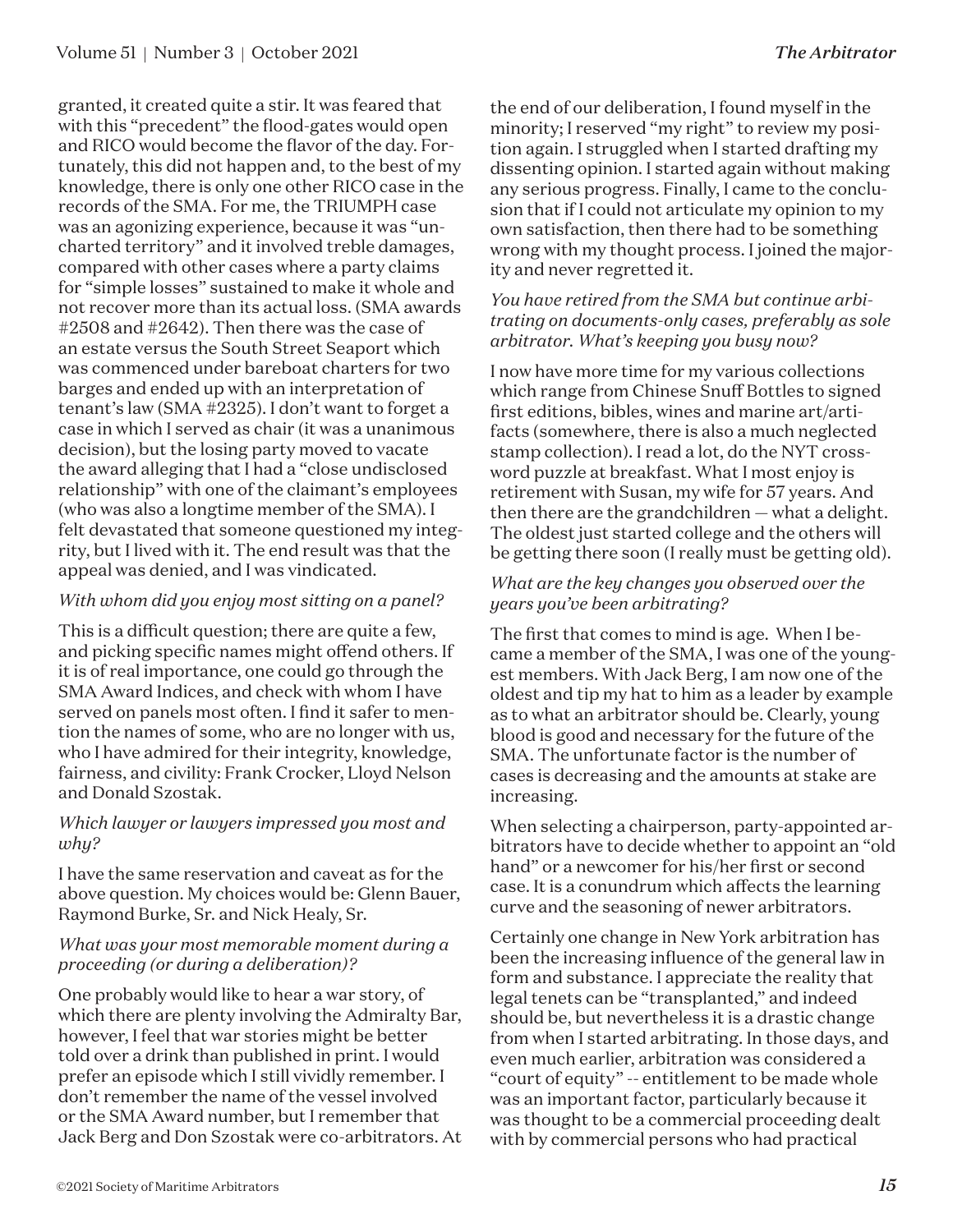experiences. More recently, some of the cases have more legal arguments and supporting citations than facts. There are benefits to both schools of thought, and one should carefully pick and choose to ensure that justice is done. I have been guided by trying to do the equitable thing as long as I could reconcile the result with the applicable law.

I want to make it clear that, as an arbitrator, I was quite happy and content to have a lawyer as a co-arbitrator or chair because I had the benefit of input from the commercial and legal side.

Another change is the use of witness statements. I was used to counsel presenting a witness and extracting the direct testimony, which, on occasion, was entertaining. More recently, I sat on a case with Jack Berg and Judge Martin as the chair. Judge Martin insisted on witness statements. The panel benefitted from this procedure since it was a complex case, and it gave the panel the opportunity to review the statement and potentially prepare questions for when the witness was produced for cross-examination. I understand more and more direct testimony is being presented by way of witness statements. It's never too late to learn new and effective things.

Also, the arrival and use of computers, the internet, iPads, and other manners of electronic communication has brought about many changes. In the "olden days," awards would be typed manually with the use of carbon paper for copies. Once the draft was out of the typewriter, white-out and erasing was no longer an option. After correcting typos and edits, the only viable solution was to start retyping and trying to create a new version. I remember a case which was chaired by a crusty and elderly (but imposing) gentleman of the SMA. On the day before I was to travel to India for a lengthy visit, I received the final award version. Since time was of the essence, I immediately started my review of the document and found around thirty errors and typos. Because of the time constraints, I saw no other solution but to have my wife retype the award. I signed it (a bit presumptuous on my part) and had it hand-delivered to the chairman. When I returned a month later, I learned that the award was signed by the rest of the panel, released to the parties and entered into the SMA Award Service. What I also learned was that the chairman commented "I thought that I spoke the Queen's English, and here is this young

whipper-snapper (and a foreigner to boot) who corrects my writing." I took him to lunch, apologized, and we were fine.

#### *What did you enjoy most about being an arbitrator?*

I wanted to, and did, learn more about the shipping industry, about pitfalls of the trade and ways to avoid them. I also had the expectation that with my experience I could pay back to the industry that had been good to me, and I know many SMA arbitrators feel the same way.

But there is also another side – being a successful arbitrator gave me a higher visibility in the shipping community. It led to more appointments, and it was always satisfying to check on the number of awards and compare them with other arbitrators. Clearly, ego played a role and arbitrating paid off financially and enhanced my reputation in the international arbitration community. When I became president of the SMA, I also became actively involved with ICMA. For many years, I chaired or was part of the Steering Committee.

When I mentioned this question to my wife, Susan, she insisted that the best result of my being a successful arbitrator was to attend the many ICMA conventions, which were challenging, exciting and led to many lasting friendships.

I would like to take this opportunity to express my gratitude to the members of the Bar and my friends and colleagues who supported me in my career. Life is good!

### SMA Award Service…. At-a-Glance

#### *By Robert C. Meehan, Partner, Eastport Maritime, SMA Vice-President*

Cargo contamination is but one risk of shipping liquid cargoes, with the extent of the risk depending on such factors as vessel compliance with strict cleaning requirements, sensitivity of the cargo to prior cargo residues and other contaminants, susceptibility of the cargo to deterioration during the voyage, and the difficulties inherent in sampling and testing. If U.S. law is applicable under the bill of lading or charter party such as ASBATANKVOY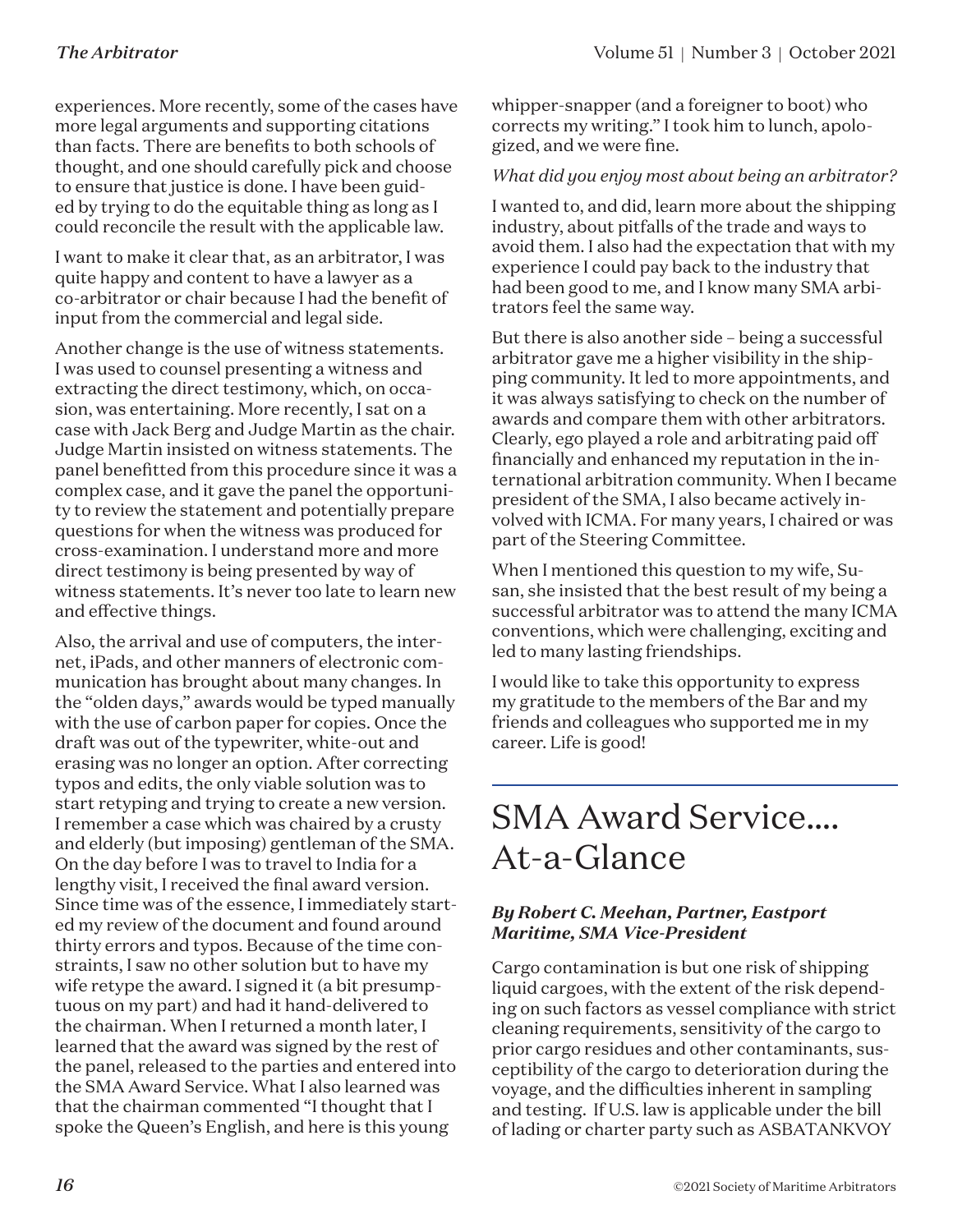Clause 20(b)(i), the preeminent guide for assigning responsibility for cargo claims is the Carriage of Goods by Sea Act (COGSA). Once the charterer/ bill of lading holder establishes its *prima facie* case that the cargo was delivered to the vessel in good condition and arrived in a damaged condition, the burden shifts to the carrier to prove that the carrier exercised due diligence to prevent the damage or that the damage was the result of one of COG-SA's excepted causes. Below are a few examples of SMA arbitrations dealing with these shifting burdens of proof in cargo contamination disputes.

#### **LPG/C IGLOO NORSE [SMA 4021, Dec. 18, 2007]**

*ASBATANKVOY – Cargo Contamination – Prima Facie Case – Burden of Proof – Contributory Negligence - Attorney Fees & Costs*

The LPG/C IGLOO NORSE ("vessel"), a liquefied gas/chemical tank vessel, was fixed under the ASBATANKVOY form to carry polymer grade propylene from Houston to Antwerp. Immediately prior to the voyage in question, the vessel was employed in carrying raffinate 1 and butadiene, both C4 products. Tank preparation for loading was a sophisticated process involving first removing all liquid by introducing hot gas or by natural ventilation, blowing all piping and heat exchangers and other equipment until free of liquid and drained, inert gas purging by raising the tanks' temperature above dew point to avoid condensation and contamination from the tanks' surfaces, and blowing fresh air into and ventilating the tanks until reaching an oxygen content of 21%. Once the tanks were purged, the vessel would begin a cooling-down process to reach the required product carriage temperature.

The vessel loaded from a shore tank fed from a dedicated system used only to transport and store polymer grade propylene. Product samples from the shore tanks and lines were all on-specification. Product samples were also taken from the vessel's cargo tanks at the "one-meter" level but were not analyzed.

Upon arrival in Antwerp, analysis determined the polymer grade propylene to be seriously contaminated with butadiene and C4's. The cargo was rejected by both receivers as unusable. Various discharge options were considered as available storage in tanks ashore was limited, and ultimately the damaged cargo was sold as salvage for delivery at Donges, France. Charterer claimed for the lost value of the polymer grade propylene and denied responsibility for discharge delays owing to the contamination and unavailable storage options ashore. Owner denied responsibility for the contamination, holding charterer responsible for the demurrage.

Owner contended it was not liable as charterer's inspector approved the vessel's tanks for loading and charterer failed to establish the good condition of the cargo at loading. Owner suggested that the contamination occurred or came from ashore through the propylene supplied by trucks for the gassing-up of the vessel's tanks. Owner also criticized the charterer for failing to analyze samples drawn at the "one-meter" level which Owner argued would have disclosed contamination at an early stage.

Charterer contended that it had established its *prima facie* case and that owner had failed to show that the damage resulted from a cause within one of the COGSA exceptions. Charterer highlighted that the polymer grade propylene was loaded through the dedicated system and suggested the most likely cause of the contamination was from remnants of the vessel's prior cargoes of raffinate 1 and butadiene due to the way in which the vessel's tanks were prepared for loading.

The Panel noted that "[t]he cause of the contamination will never be known with any certainty and this Panel must determine the merits of Charterer's claims by applying well-established and agreed burdens of proof to the evidence presented by both parties." The Panel ruled in favor of the charterer, concluding that it carried its burden of establishing by a fair preponderance of evidence its *prima facie* case that sound product was delivered to the vessel at load and that the cargo arrived at Antwerp in a damaged condition. The Panel further found that owner had failed to prove that the damage was due to one or more of COGSA's excepted causes. The Panel noted that charterer had no obligation to explain the cause of the contamination ". . . and that Charterer need not prove that Owner was at fault or how the damage occurred."

The Panel found that the owner's reliance on charterer's inspector passing the cargo tanks was misplaced as this acceptance did not relieve the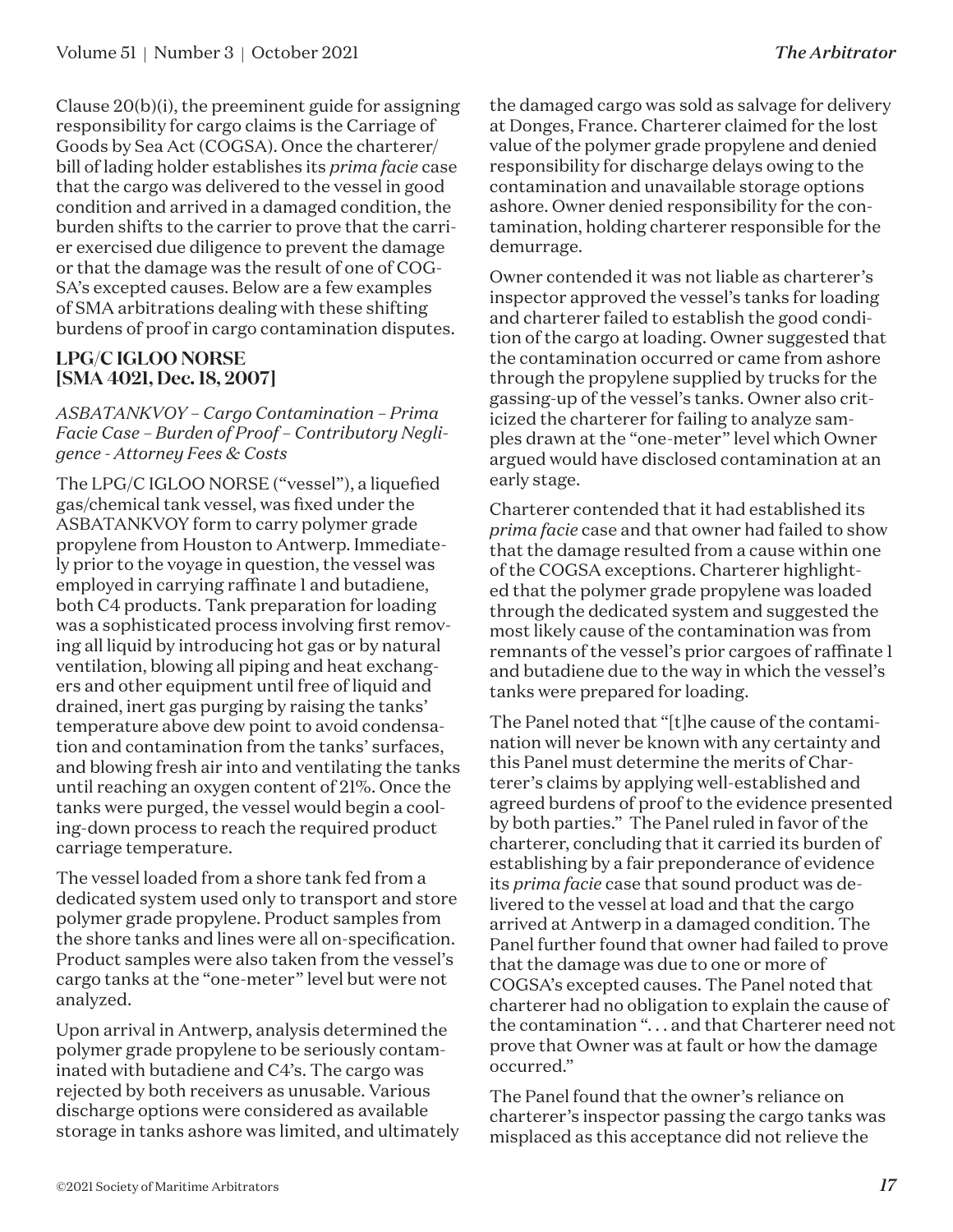owner of its non-delegable duty to tender cargo-worthy tanks. The Panel rejected the owner's argument that the charterer was required to test the product at the "one-meter" level, noting that the inspection company testified that it was not instructed to take "one-meter" samples; that it was not its practice to test the samples without specific instructions to do so from the shipper; that it performed inspections for between 95% and 97% of the propylene loaded in Houston, and that only one shipper regularly had these samples tested but only when selling directly to a customer.

#### **M/T BOW TRAJECTORY [SMA 4355, December 13, 2018]**

#### *ASBATANKVOY – Cargo Off-Spec – Demurrage – Interest - Attorney Fees & Costs*

The M/T BOW TRAJECTORY ("vessel"), a multi-parcel chemical tanker, was fixed under the ASBATANKVOY form to carry a part cargo of Mono Ethylene Glycol (MEG) from Port Neches to India. The vessel owner claimed demurrage for time used during delayed discharge of the MEG. The charterer disputed that demurrage was owed, asserting that the delay resulted from contamination of the MEG by oxygen because the vessel's inerting system was either not functioning properly or was inoperable during the transit. The owner argued that the product was on-spec at discharge, that the discharging delay was the result of insufficient storage space to receive the cargo and that receivers were responsible for any contamination.

The contamination issue involved the MEG UV transmission percentage. The charterer purchased and sold the MEG against a UV transmission percentage of 220-350nm (nanometer) at a minimum of 70%1 . At Port Neches, cargo sampled from the shore tank was found to have an 85.2% UV transmission percentage while composites from the vessel's tanks after loading had a UV transmission percentage of 78.9%. The charterparty provided for the charterer to blanket the cargo with N2 upon completion of loading and for the owner to maintain the N2 blanket during transport.

At the first discharge port, Hazira, tank samples were analyzed; the UV transmission percentage was below 70%. Owner argued that the inspectors did not have suitable laboratories to carry out the MEG testing and that their equipment was not

properly calibrated; and suggested it was likely that oxygen was introduced to the cargo when cargo hatches were opened during the sampling process. Owner also argued that the receivers paid for the cargo in full and never made a claim for cargo damage or deterioration in value. Charterer disagreed, asserting that the cargo was delivered to the vessel "on-spec" at load and was "off-spec" when it arrived at discharge due to the vessel's failure to maintain the nitrogen blanket during the voyage. The charterer also introduced evidence that the receivers had reconditioned the off-spec cargo by blending it with on-spec MEG.

After review of voluminous documentation and experts' reports submitted by the parties, the Panel ruled in favor of the owner, concluding that although the cargo was off-spec at the discharge ports the vessel was not responsible for the cargo's deterioration. The Panel gave particular weight to the cargo underwriter's expert's report which concluded that the deterioration in the cargo was "more likely due to improper sampling and handling of the samples in India…" The Panel noted that the vessel had a modern closed sampling system used by other receivers at discharge but that it was not utilized by the MEG receivers who instead opted for an open hatch method. The Panel also found that the tanks were administered wall wash testing with methanol as per the charter and passed inspection before loading and that the N2 blanket was monitored by the vessel throughout the voyage, maintaining a positive pressure on the product.

The Panel found no evidence of any breach of contract by owner in the care of the cargo and that owner could not be held responsible for the deterioration of the product quality and, consequently, was not responsible for the delay during discharge. The Panel therefore concluded that laytime should count during periods when the vessel had to wait to discharge its cargo.

#### **MARITIME LIRA [SMA 4369, May 31, 2019]**

#### *ASBATANKVOY – Demurrage – Cargo Contamination – Expenses - Attorney Fees & Costs*

The M/T MARITIME LIRA ("vessel"), a multi-parcel chemical/oil products tanker, was fixed under an amended ASBATANKVOY form to carry a part cargo of Mono Ethylene Glycol (MEG) and/or Di Ethylene Glycol (DEG). The charterer instructed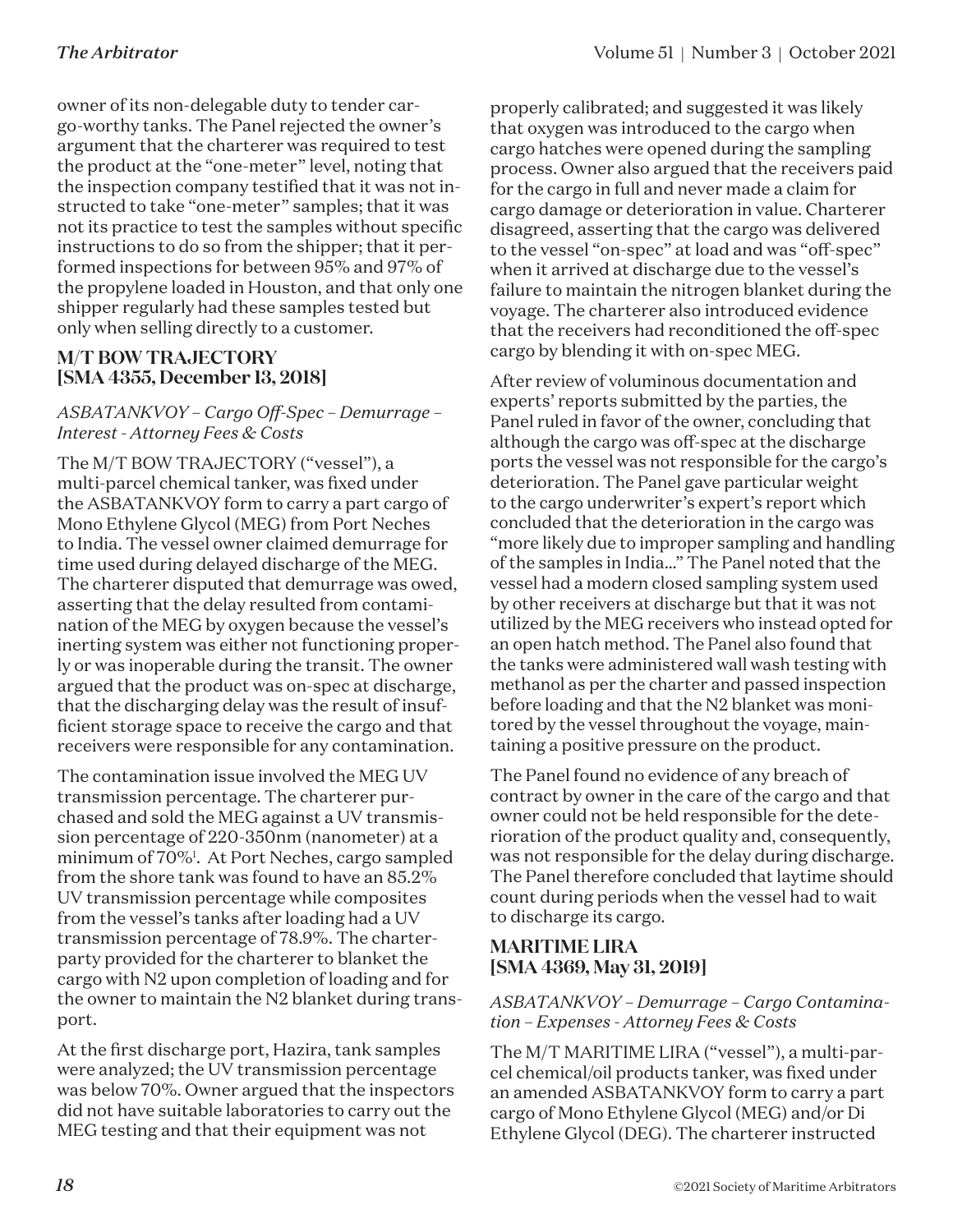the vessel to proceed to Point Comfort to load 3,000 metric tons of MEG2 .

The vessel arrived to load within laycan, and the charterer's inspector commenced the tank inspection process to determine suitability of the two epoxy coated tanks (prior cargo was cumene), beginning with performing a wall wash test. The tanks passed the wall wash inspection and the tanks were then purged with nitrogen. The vessel loaded "one-foot" samples of MEG into the tanks, which were analyzed and found to be off-specification for ultraviolet, water content and particularly the level of chlorides, which was 2.0 ppm. Charterer requested a re-sampling and re-testing of the first "foot," as well as testing of sampled product in the shore tank. The shore tank sample indicated a chloride level of 0.1 ppm.

Charterer instructed the vessel to load a second "foot" sample to blend the cargo back into specification. Owner declined permission to add a second "foot" unless the charterer agreed to bear the costs and consequences of doing so. Further sampling and analysis ensued as well as discussion of various options to resolve the matter, including transferring the cargo to a single tank and loading a new first "foot," discharging the first "foot" back to shore, or sailing the vessel with only the first "foot" on board. In the meantime, the vessel completed loading her other cargos and, with the parties remaining at an impasse, vacated the berth for the anchorage. The following day, the owner agreed to resume loading. The vessel re-berthed and loaded a second "foot" which, after sampling and testing, was found to have a chloride level half of what it had been in the first "foot" samples. Further testing was done to confirm that the addition of on-spec cargo would reduce the chloride level to 0.2 ppm or below. Loading continued without incident, and the vessel sailed.

Owner presented a claim for demurrage and shifting expenses, contending that the charterer was responsible for the delays and extra expenses incurred in loading because the cargo in the shoreline prior to loading the first "foot'" was off-specification. Charterer denied the owner's claim in its entirety and sought recovery of its legal fees and costs, as well as the fees and costs of its expert.

The Panel unanimously found that the vessel was the most likely source for the excessive level of chlorides. Based on this finding, a majority determined that because the vessel was not ready to load its cargo, the owner had breached its obligations under the charter and was therefore not entitled to recover its claim for demurrage. The dissenting arbitrator would have counted time up until the owner's refusal to load the second "foot" sample because the cargo loaded as the first "foot" sample was carried to discharge and none of the charter party clauses disallowed this time. The Panel was unanimous in concluding that the owner should have allowed the second "foot" sample to be loaded when it was first suggested by the charterer, denied owner's claim for expenses resulting from shifting expenses and awarded charterer the extra expenses incurred for a consultant to attend the vessel to investigate the cause of the chloride contamination.

- 1 The UV transmission percentage provides a measure of the purity of the sample with respect to ultraviolet absorbing compounds. Such compounds will reduce the efficiency of polymer production from polyester grade MEG. If the percentage transmission is lower than the agreed minimum, it indicates that contaminants are present.
- 2 The DEG parcel loaded at Port Comfort was not at issue in the arbitration except in respect of the apportionment of laytime.

### Spotlight on the SMA

The SMA will offer its popular, comprehensive seminar, **Maritime Arbitration in New York** as an online Zoom program in October and November 2021. The seminar provides 12 hours of CLE credits over four consecutive weekly three-hour live Zoom video sessions: October 22 and 29, November 12 and 19, 2021. Please see the program flyer for program and registration details. [https://www.smany.](https://www.smany.org/pdf/Fall_2021-Maritime-Seminar.pdf) [org/pdf/Fall\\_2021-Maritime-Seminar.pdf](https://www.smany.org/pdf/Fall_2021-Maritime-Seminar.pdf)

SMA member **Charles B. Anderson** will be a panelist at the Fort Lauderdale Mariners Club's 31st Marine Seminar "May the Force Majeure Be With You" which will be held at the Westin Fort Lauderdale Beach Resort in Fort Lauderdale on October 25-26, 2021. The Panel's intriguing topic will be: "How did God Make it into Millions of Marine Insurance Contracts?" For more information, please visit [www.ftlmc.org](http://www.ftlmc.org).

SMA members **Molly G. McCafferty** and **Louis Epstein** will speak at the Connecticut Maritime Association's upcoming 36th Annual Expo & Conference which will take place at the Hilton Hotel in